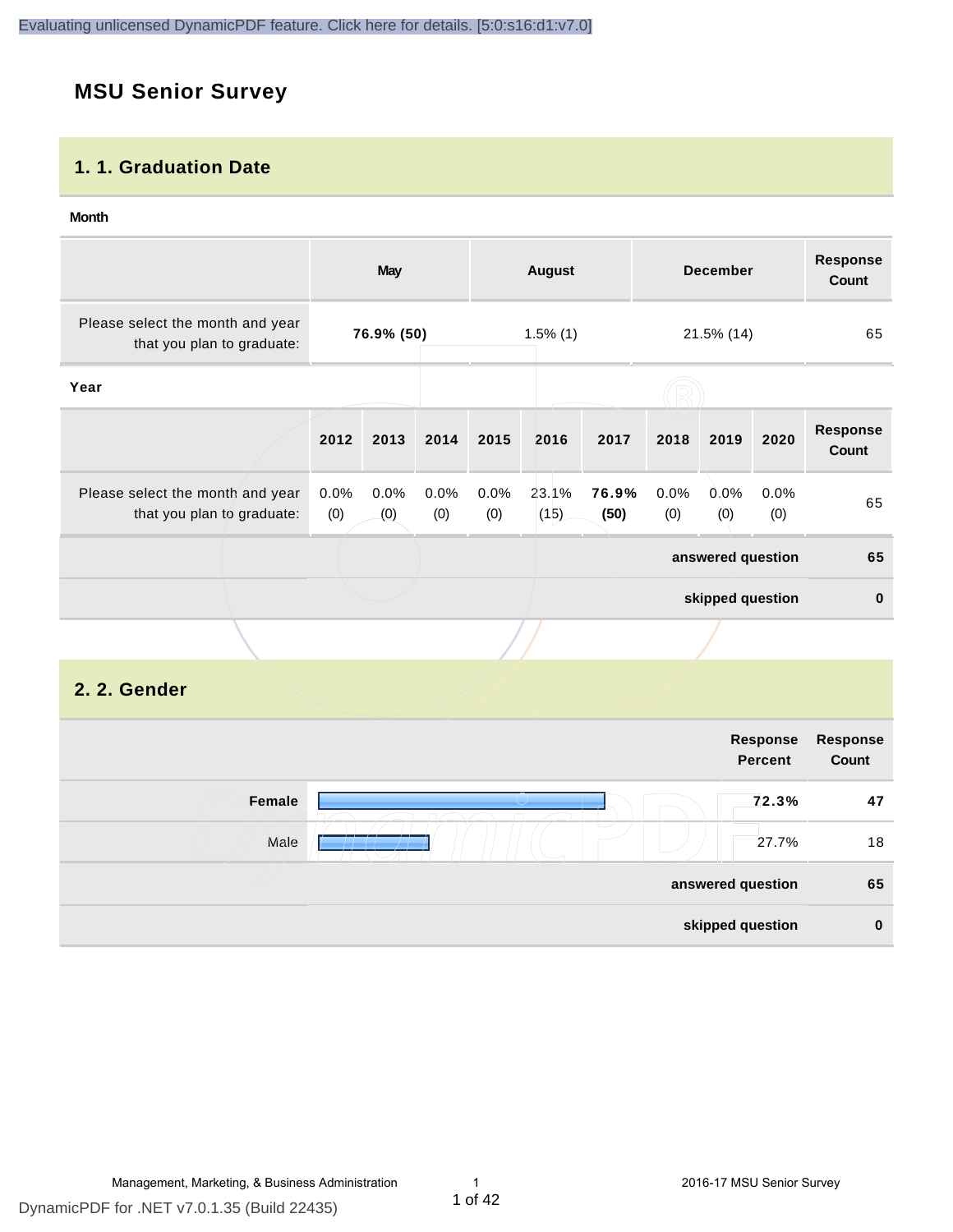#### **3. 3. Ethnic Background**

|                                           |                | <b>Response</b><br>Percent | <b>Response</b><br>Count |
|-------------------------------------------|----------------|----------------------------|--------------------------|
| White                                     |                | 89.2%                      | 58                       |
| Black/African-American                    | $\blacksquare$ | 3.1%                       | $\sqrt{2}$               |
| Asian                                     | $\blacksquare$ | 3.1%                       | $\overline{c}$           |
| Hispanic/Latino                           |                | 0.0%                       | $\,0\,$                  |
| American Indian/Alaskan Native            |                | 0.0%                       | $\mathbf 0$              |
| Native Hawaiian/Other Pacific<br>Islander |                | 0.0%                       | $\mbox{O}$               |
| Two or more races                         |                | 4.6%                       | $\mathbf{3}$             |
|                                           |                | answered question          | 65                       |
|                                           |                | skipped question           | $\bf{0}$                 |
|                                           |                |                            |                          |

# **4. 4. Are you a U.S. citizen?**

|     | Response<br><b>Percent</b> | <b>Response</b><br>Count |
|-----|----------------------------|--------------------------|
| Yes | 95.4%                      | 62                       |
| No  | 4.6%<br>$\bigcirc$         | 3                        |
|     | answered question          | 65                       |
|     | skipped question           | $\bf{0}$                 |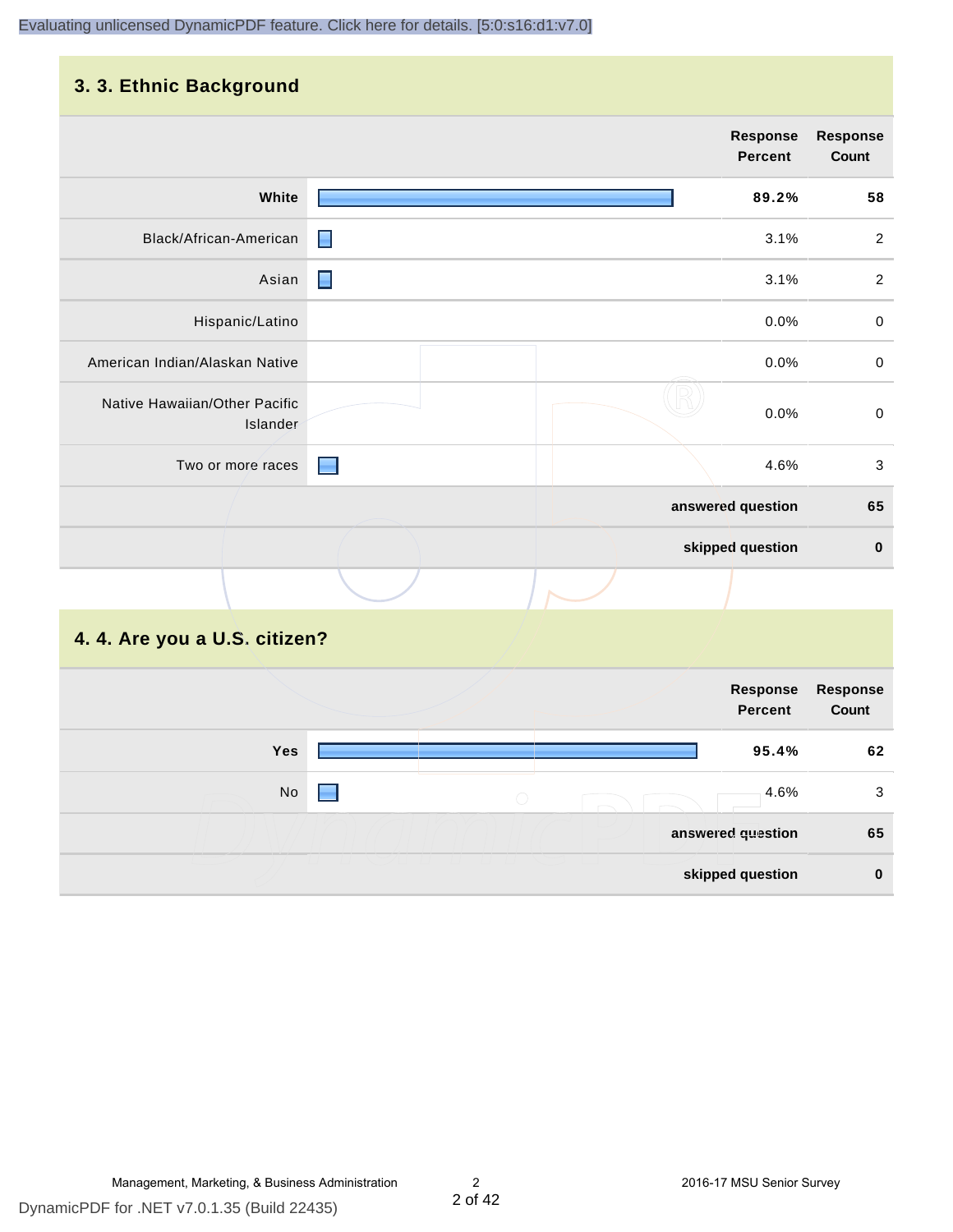# **5. 5. What is your residency classification at MSU? Response Response Percent Count In-state 69.2% 45** Out-of-state **27.7%** 18 International **International According to the Contract of Contract Contract Contract Contract Contract Contract Contract Contract Contract Contract Contract Contract Contract Contract Contract Contract Contract Contract Co answered question 65 skipped question 0** DynamicPDF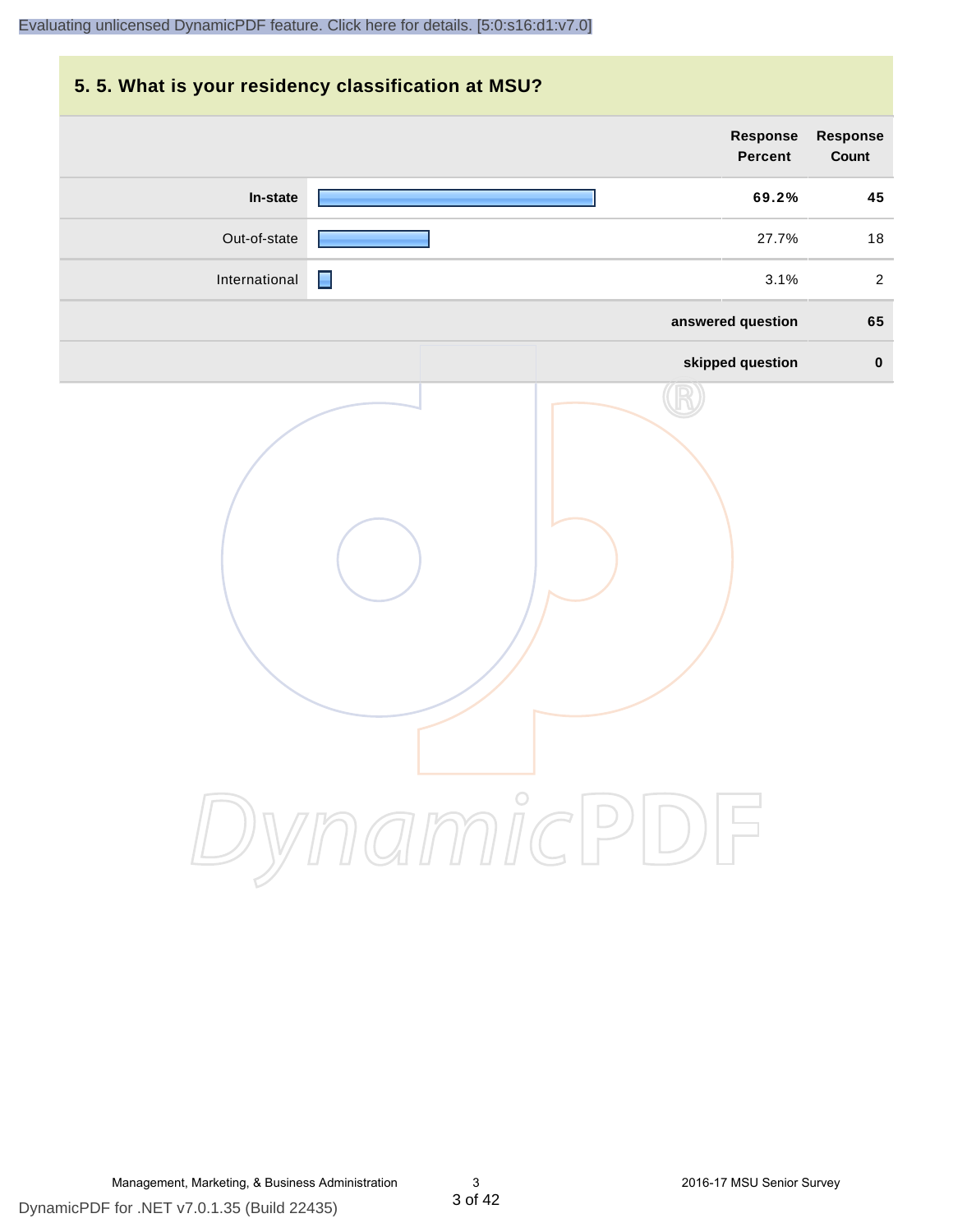| 5.5. What is your residency classification at MSU? |          |
|----------------------------------------------------|----------|
| answered question                                  | 65       |
| skipped question                                   | $\bf{0}$ |

#### **6. 6. Age**

|               |   | Response<br>Percent | <b>Response</b><br>Count |
|---------------|---|---------------------|--------------------------|
| 24 or younger |   | 73.8%               | 48                       |
| 25-34         |   | 15.4%               | 10                       |
| 35-44         |   | 6.2%                | 4                        |
| 45 or older   | Н | 4.6%                | $\mathbf{3}$             |
|               |   | answered question   | 65                       |
|               |   | skipped question    | $\mathbf 0$              |

#### **7. 7. Has either of your parents received a bachelor's degree?**

|     | Response<br><b>Percent</b> | Response<br>Count |
|-----|----------------------------|-------------------|
| Yes | 52.3%                      | 34                |
| No  | 47.7%                      | 31                |
|     | answered question          | 65                |
|     | skipped question           | $\bf{0}$          |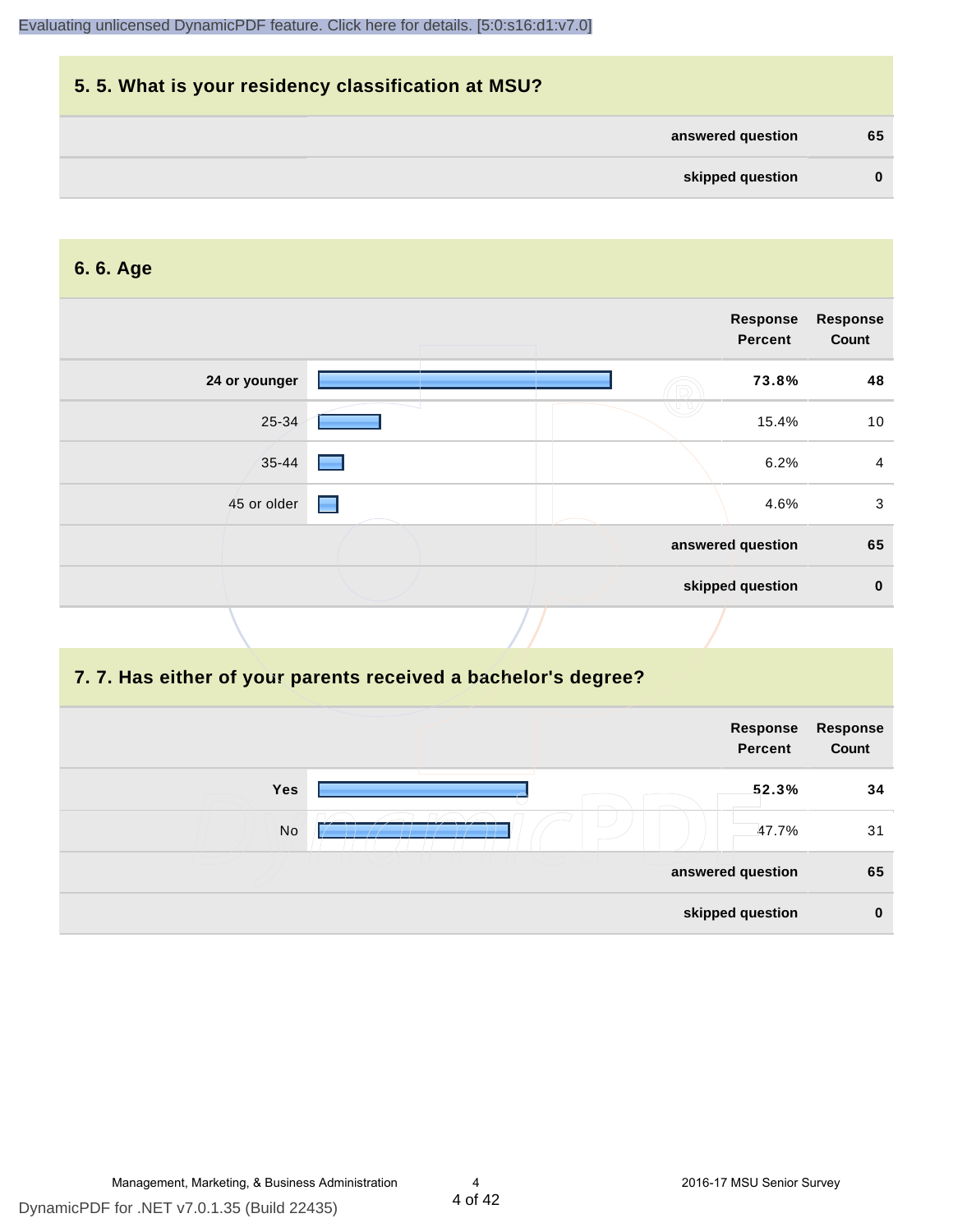#### **8. 8. Has either of your parents received a degree from MSU?**

| <b>Response</b><br>Count | Response<br>Percent |           |
|--------------------------|---------------------|-----------|
| 11                       | 16.9%               | Yes       |
| 54                       | 83.1%               | <b>No</b> |
| 65                       | answered question   |           |
| $\bf{0}$                 | skipped question    |           |
|                          |                     |           |

| 9.9. What was your original entry status to MSU?    |                                   |                          |
|-----------------------------------------------------|-----------------------------------|--------------------------|
|                                                     | <b>Response</b><br><b>Percent</b> | <b>Response</b><br>Count |
| Freshman                                            | 50.8%                             | 33                       |
| Transfer from community<br>college/technical school | 36.9%                             | 24                       |
| Transfer from 4-yr institution                      | 12.3%                             | 8                        |
|                                                     | answered question                 | 65                       |
|                                                     | skipped question                  | $\bf{0}$                 |

**10. 10. How many credits were transferred?**

|             | <b>Response</b><br><b>Percent</b> | <b>Response</b><br>Count |
|-------------|-----------------------------------|--------------------------|
| 12 or fewer | 0.0%                              | $\,0\,$                  |
| 13-30       | 15.6%                             | $\sqrt{5}$               |
| $31 - 60$   | 40.6%                             | 13                       |
| Over 60     | 43.8%                             | 14                       |
|             | answered question                 | 32                       |
|             | skipped question                  | 33                       |

DynamicPDF for .NET v7.0.1.35 (Build 22435)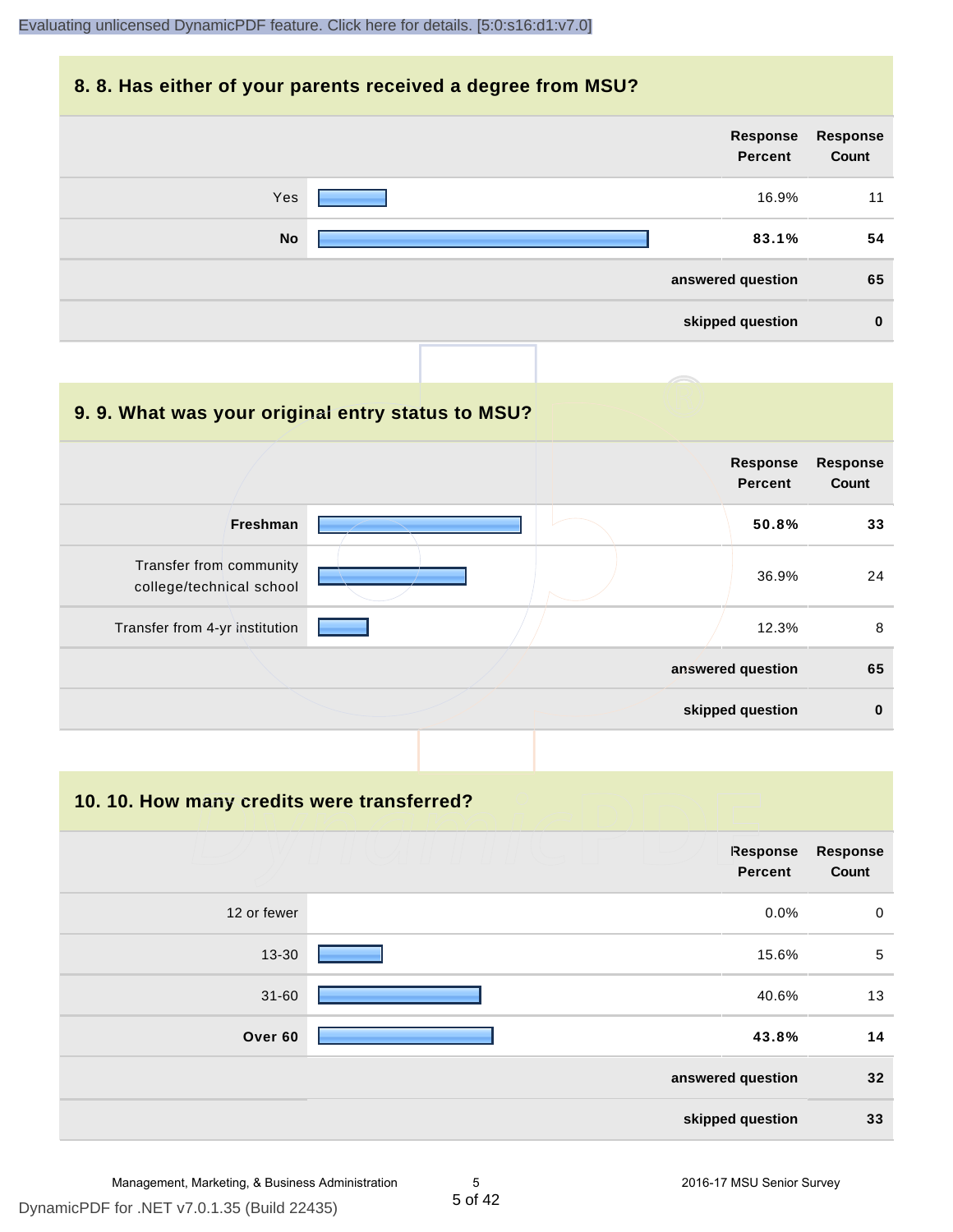#### **11. 11. Approximately what percent of your University Studies (general education) classes did you take at MSU?**

|                            | <b>Response</b><br>Percent                           | Response<br>Count        |
|----------------------------|------------------------------------------------------|--------------------------|
| <b>Under 25%</b>           | 54.8%                                                | 17                       |
| 25-49%                     | 22.6%                                                | $\overline{7}$           |
| 50-74%                     | 19.4%                                                | 6                        |
| 75-100%                    | 3.2%<br>н                                            | $\mathbf{1}$             |
|                            | answered question                                    | 31                       |
|                            | skipped question                                     | 34                       |
|                            |                                                      |                          |
|                            | 12. 12. What has been your attendance status at MSU? |                          |
|                            | <b>Response</b><br><b>Percent</b>                    | <b>Response</b><br>Count |
| <b>Primarily full-time</b> | 92.3%                                                | 60                       |
| Primarily part-time        | 7.7%                                                 | $\overline{5}$           |
|                            | answered question                                    | 65                       |
|                            |                                                      |                          |
|                            | skipped question                                     | $\pmb{0}$                |

DynamicPDF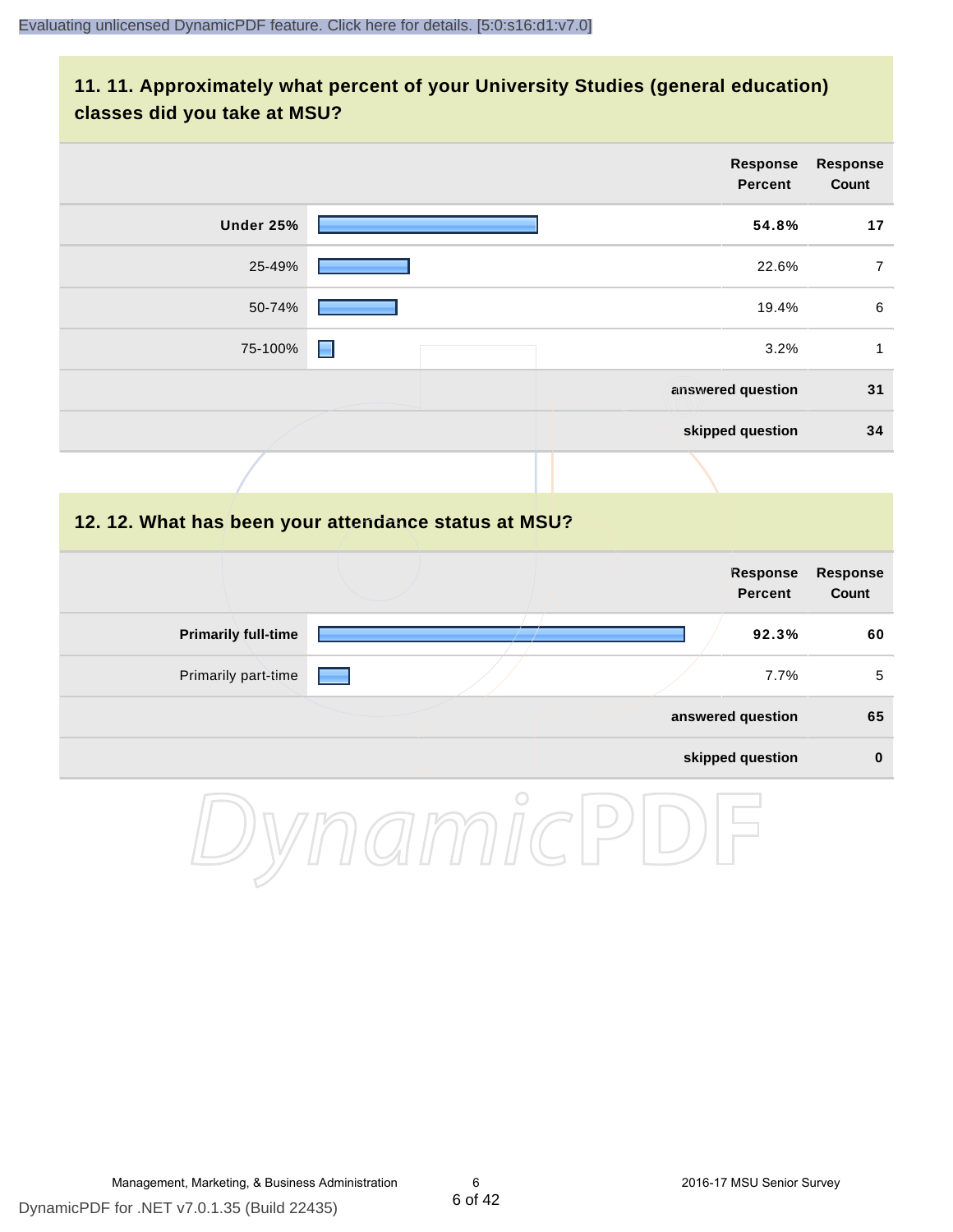#### **13. 13. In which Residential College are you a member?**

|                            |    | <b>Response</b><br><b>Percent</b> | <b>Response</b><br>Count  |
|----------------------------|----|-----------------------------------|---------------------------|
| Do not know                |    | 12.3%                             | $\,8\,$                   |
| <b>Clark College</b>       |    | 15.4%                             | 10                        |
| Elizabeth College          |    | 7.7%                              | $\sqrt{5}$                |
| Franklin-Springer Colleges | L. | 4.6%                              | $\ensuremath{\mathsf{3}}$ |
| <b>Hart College</b>        |    | 15.4%                             | 10                        |
| <b>Hester College</b>      |    | 10.8%                             | $\overline{7}$            |
| Regents College            |    | 9.2%                              | $\,6\,$                   |
| <b>Richmond College</b>    |    | 20.0%                             | 13                        |
| White College              |    | 4.6%                              | $\ensuremath{\mathsf{3}}$ |
|                            |    | answered question                 | 65                        |
|                            |    | skipped question                  | $\bf{0}$                  |

DynamicPDF

Management, Marketing, & Business Administration 7 2016-17 MSU Senior Survey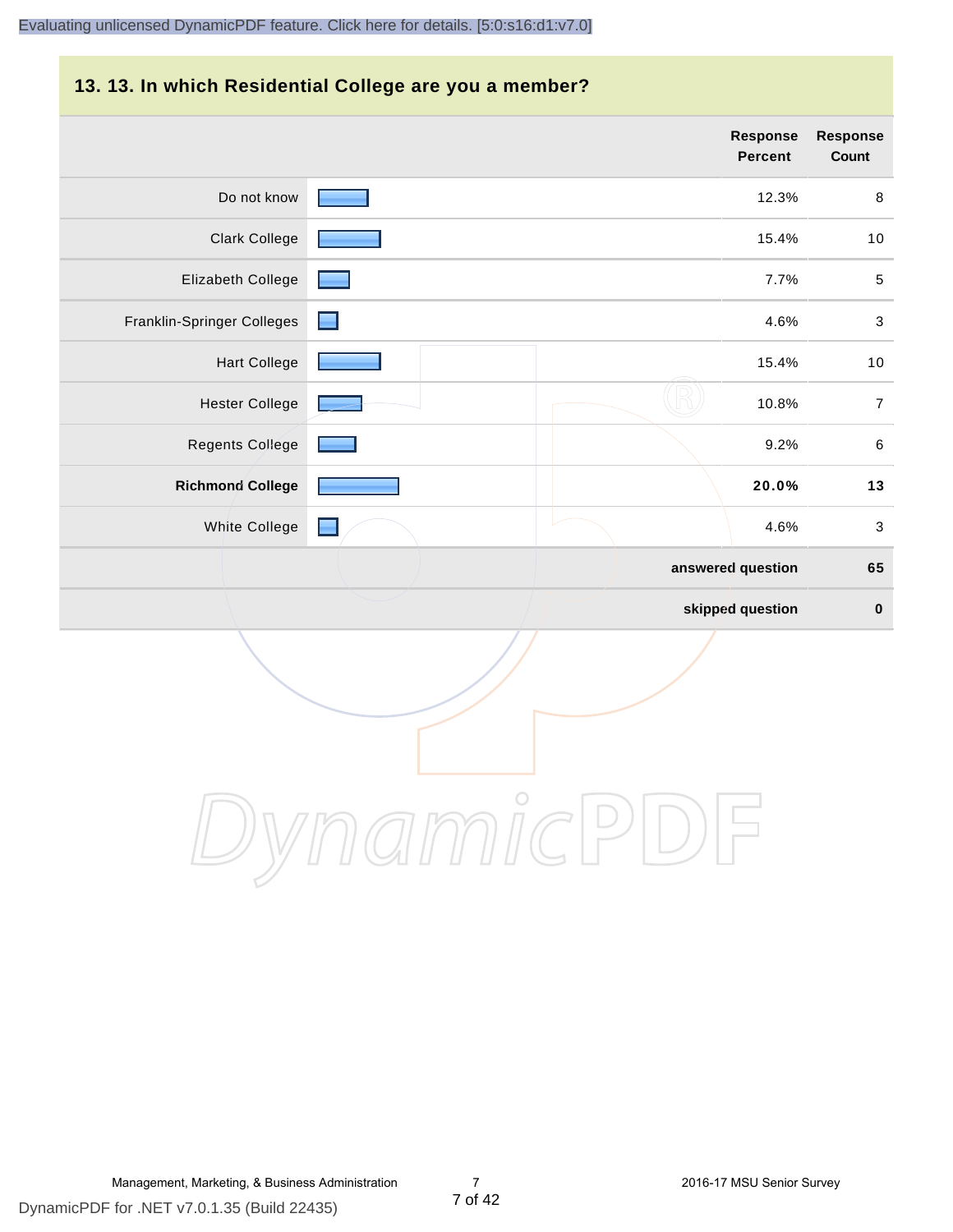| 13. 13. In which Residential College are you a member? |          |
|--------------------------------------------------------|----------|
| answered question                                      | 65       |
| skipped question                                       | $\bf{0}$ |

# **14. 14. Have you ever received any type of Financial Aid while at MSU? (scholarships, grants, work-study, etc.)**



**15. 15. How many years will it take you to complete your degree from the point of your initial enrollment in college (including any time at a previous institution)?**

|               |                   | <b>Response</b><br>Percent | Response<br>Count |
|---------------|-------------------|----------------------------|-------------------|
| Two           |                   | 7.7%                       | $\sqrt{5}$        |
| Three         | $\bigcirc$        | 9.2%                       | $\,6\,$           |
| Four          |                   | 41.5%                      | 27                |
| Five          |                   | 27.7%                      | 18                |
| Six           | $\blacksquare$    | 3.1%                       | $\overline{2}$    |
| More than six |                   | 10.8%                      | $\overline{7}$    |
|               | answered question |                            | 65                |
|               | skipped question  |                            | $\pmb{0}$         |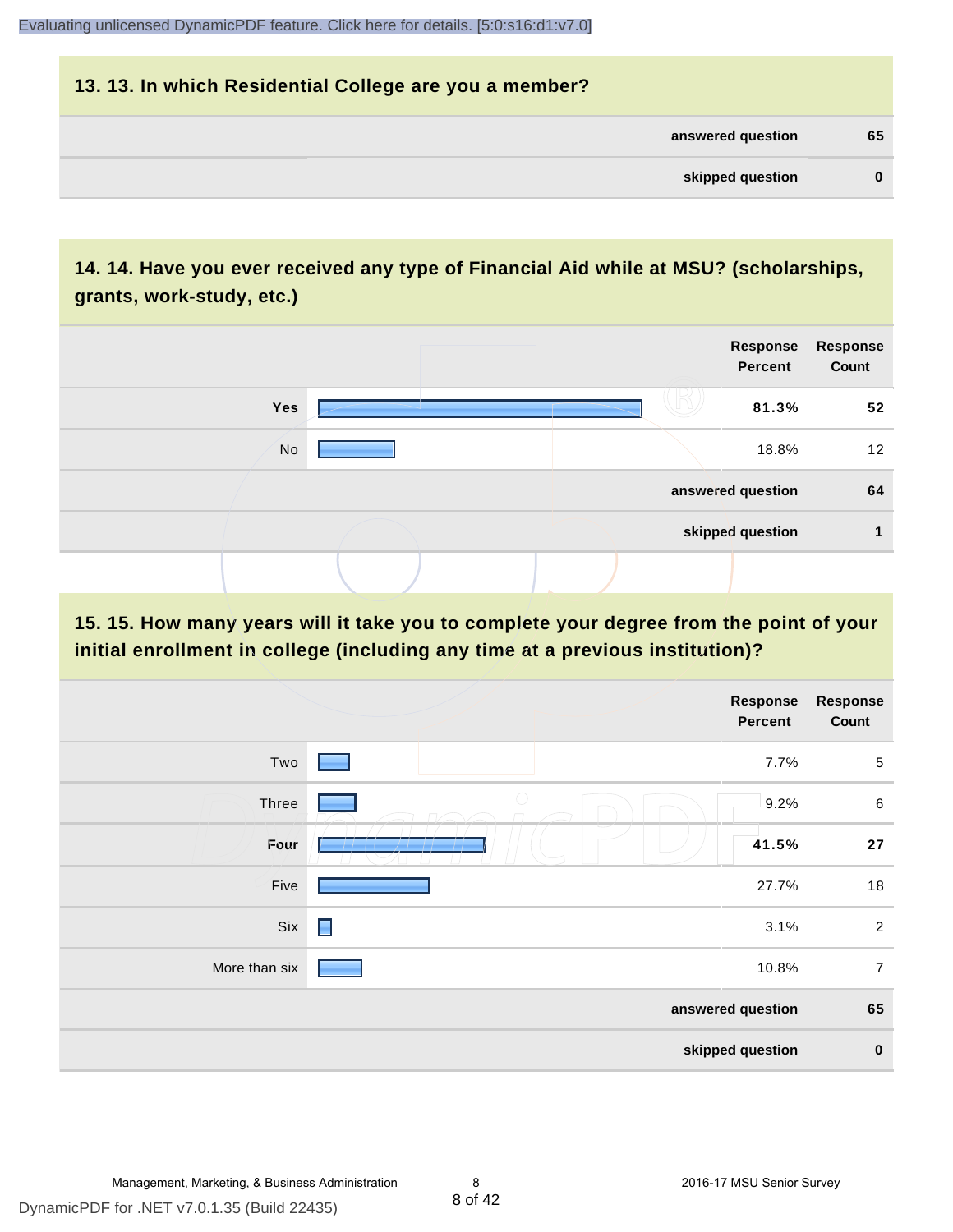#### **16. 16. In what range does your grade point average fall?**

| Response<br>Count | Response<br>Percent                  |                |
|-------------------|--------------------------------------|----------------|
| $\mathbf{1}$      | 1.5%                                 | Less than 2.00 |
| $\sqrt{2}$        | $\blacksquare$<br>3.1%               | 2.00-2.50      |
| $22\,$            | 33.8%                                | 2.51-3.00      |
| 23                | 35.4%                                | $3.01 - 3.50$  |
| $17$              | 26.2%                                | $3.51 - 4.00$  |
| 65                | answered question                    |                |
| $\pmb{0}$         | skipped question                     |                |
|                   | $\int_{1}^{0}$<br>$\curvearrowright$ |                |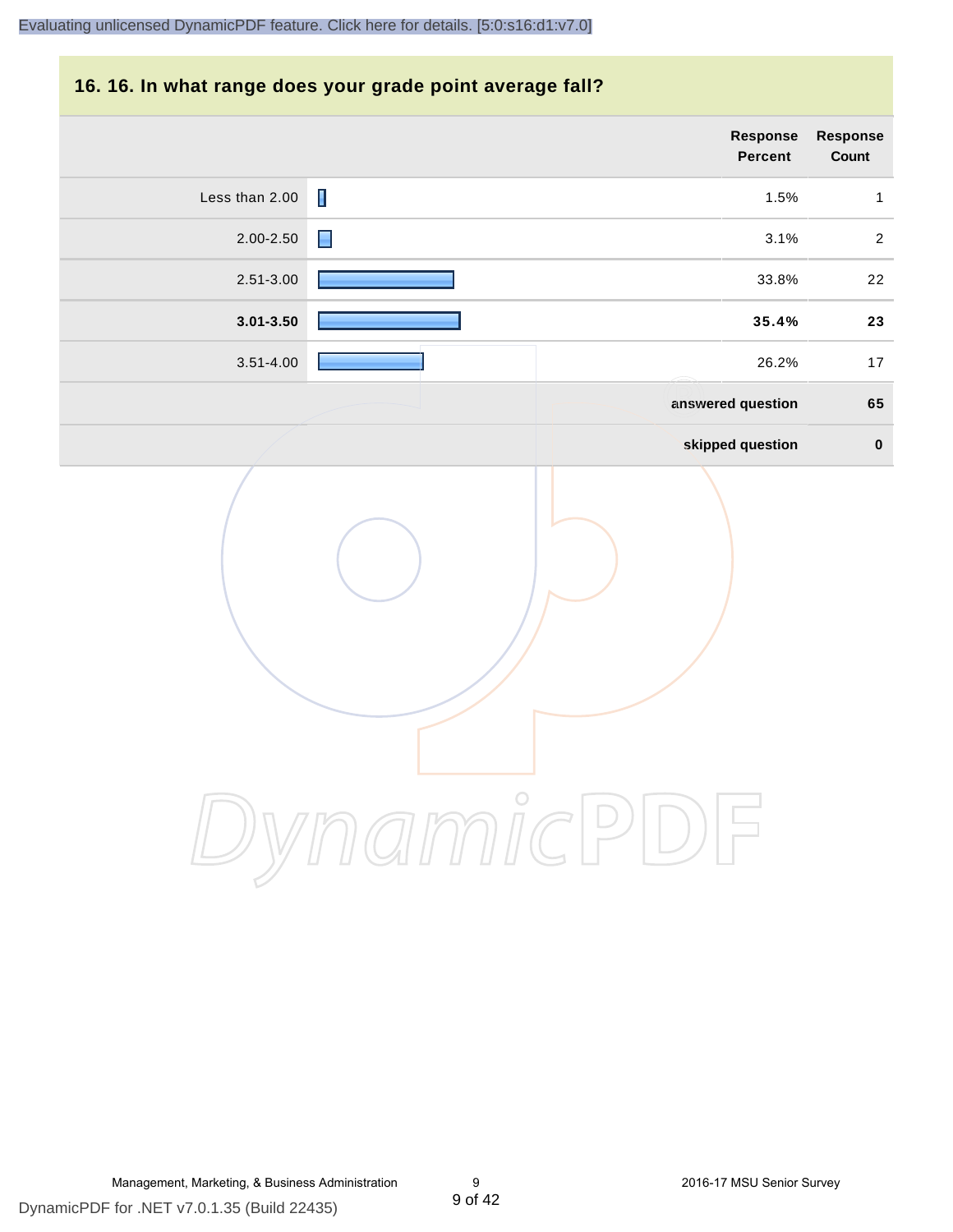|                                                          | <b>Response</b><br><b>Percent</b> | <b>Response</b><br>Count |
|----------------------------------------------------------|-----------------------------------|--------------------------|
| Accounting                                               | 0.0%                              | $\mathbf 0$              |
| Advertising                                              | 0.0%                              | $\,0\,$                  |
| Agricultural Science & Technology<br>(associate's)       | 0.0%                              | $\,0\,$                  |
| Agricultural Science (bachelor's)                        | 0.0%                              | $\,0\,$                  |
| Animal Technology/Animal-Equine                          | 0.0%                              | $\mathbf 0$              |
| Animal Technology/Vet Tech,<br>Pre-Vet                   | 0.0%                              | $\mathbf 0$              |
| <b>Applied Physics</b>                                   | 0.0%                              | $\pmb{0}$                |
| Art                                                      | 0.0%                              | $\mathbf 0$              |
| <b>Athletic Training</b>                                 | 0.0%                              | $\mathbf 0$              |
| Biology                                                  | 0.0%                              | $\mbox{O}$               |
| <b>Business Administration</b><br>(associate's)          | 0.0%                              | $\,0\,$                  |
| <b>Business Administration</b><br>(bachelor's)           | 67.7%                             | 44                       |
| <b>Career &amp; Technical Education</b><br>(associate's) | 0.0%                              | $\mathbf 0$              |
| <b>Career &amp; Technical Education</b><br>(bachelor's)  | 0.0%                              | $\mathbf 0$              |
| Chemistry                                                | 0.0%                              | $\mathbf 0$              |
| <b>Civil Engineering Technology</b><br>(associate's)     | 0.0%                              | $\mathbf 0$              |
|                                                          | answered question                 | 65                       |
|                                                          | skipped question                  | $\pmb{0}$                |

DynamicPDF for .NET v7.0.1.35 (Build 22435)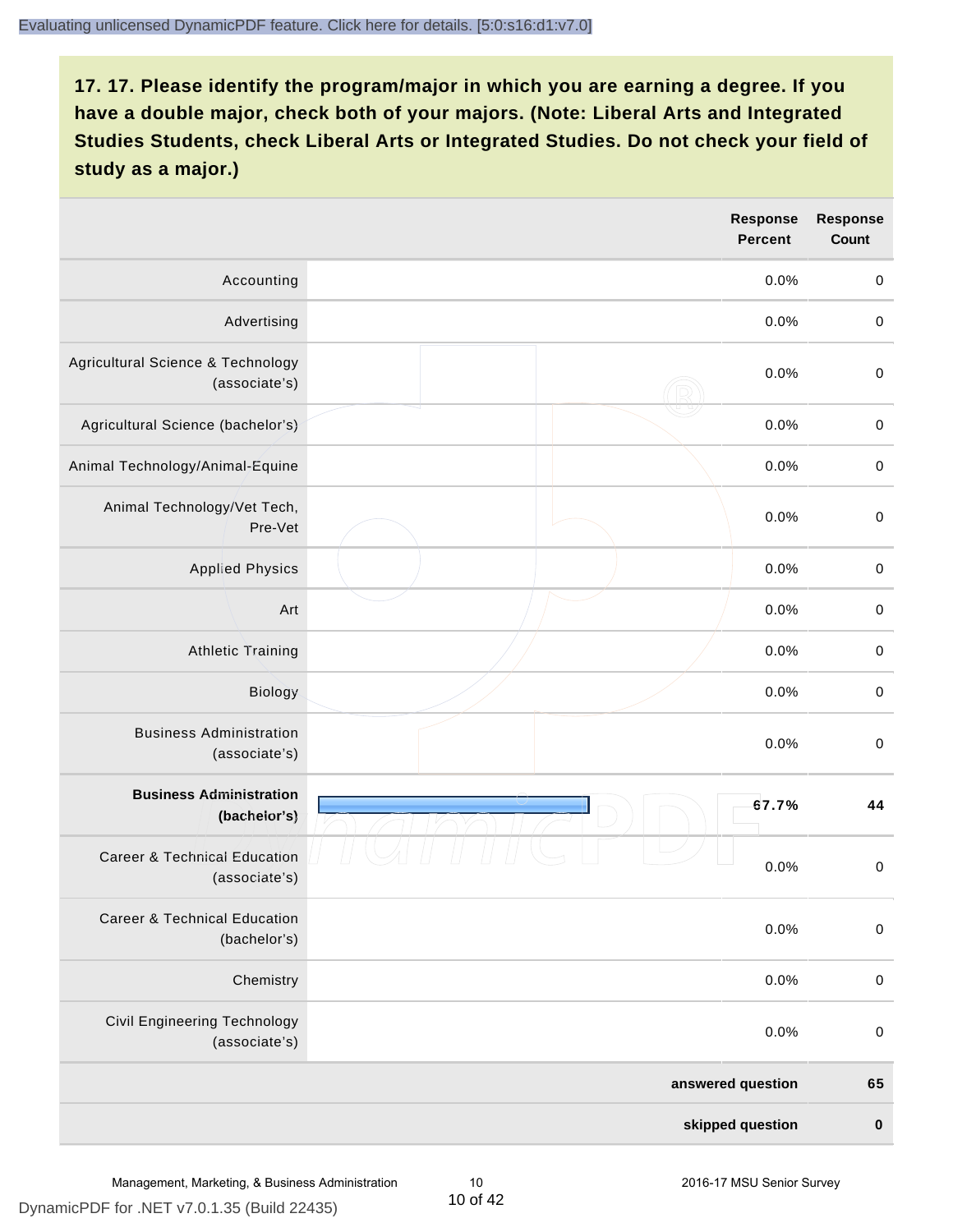| <b>Civil Engineering Technology</b><br>(bachelor's) | 0.0%               | $\mbox{O}$  |
|-----------------------------------------------------|--------------------|-------------|
| <b>Communication Disorders</b>                      | 0.0%               | $\mathbf 0$ |
| <b>Community Health</b>                             | 0.0%               | $\,0\,$     |
| <b>Computer Information Systems</b>                 | 0.0%               | $\,0\,$     |
| <b>Computer Science</b>                             | 0.0%               | $\mathbf 0$ |
| Creative Writing (BFA)                              | 0.0%               | $\mathbf 0$ |
| Criminal Justice                                    | 0.0%               | $\mathbf 0$ |
| Economics                                           | 0.0%               | $\,0\,$     |
| <b>Electromechanical Engineering</b><br>Technology  | 0.0%               | $\pmb{0}$   |
| <b>Elementary School Education</b>                  | 0.0%               | $\mathbf 0$ |
| <b>Engineering Graphics &amp; Design</b>            | 0.0%               | $\pmb{0}$   |
| <b>Engineering Physics</b>                          | 0.0%               | $\pmb{0}$   |
| English                                             | 0.0%               | $\pmb{0}$   |
| English Education (TESOL)                           | 0.0%<br>$\bigcirc$ | $\mathbf 0$ |
| <b>Exercise Science</b>                             | 0.0%               | $\pmb{0}$   |
| Finance                                             | 0.0%               | $\,0\,$     |
| French                                              | 0.0%               | $\pmb{0}$   |
| General Studies (associate's)                       | 0.0%               | $\mathbf 0$ |
| Geosciences                                         | 0.0%               | $\mathbf 0$ |
| German                                              | 0.0%               | $\mathbf 0$ |
|                                                     | answered question  | 65          |
|                                                     | skipped question   | $\pmb{0}$   |

DynamicPDF for .NET v7.0.1.35 (Build 22435)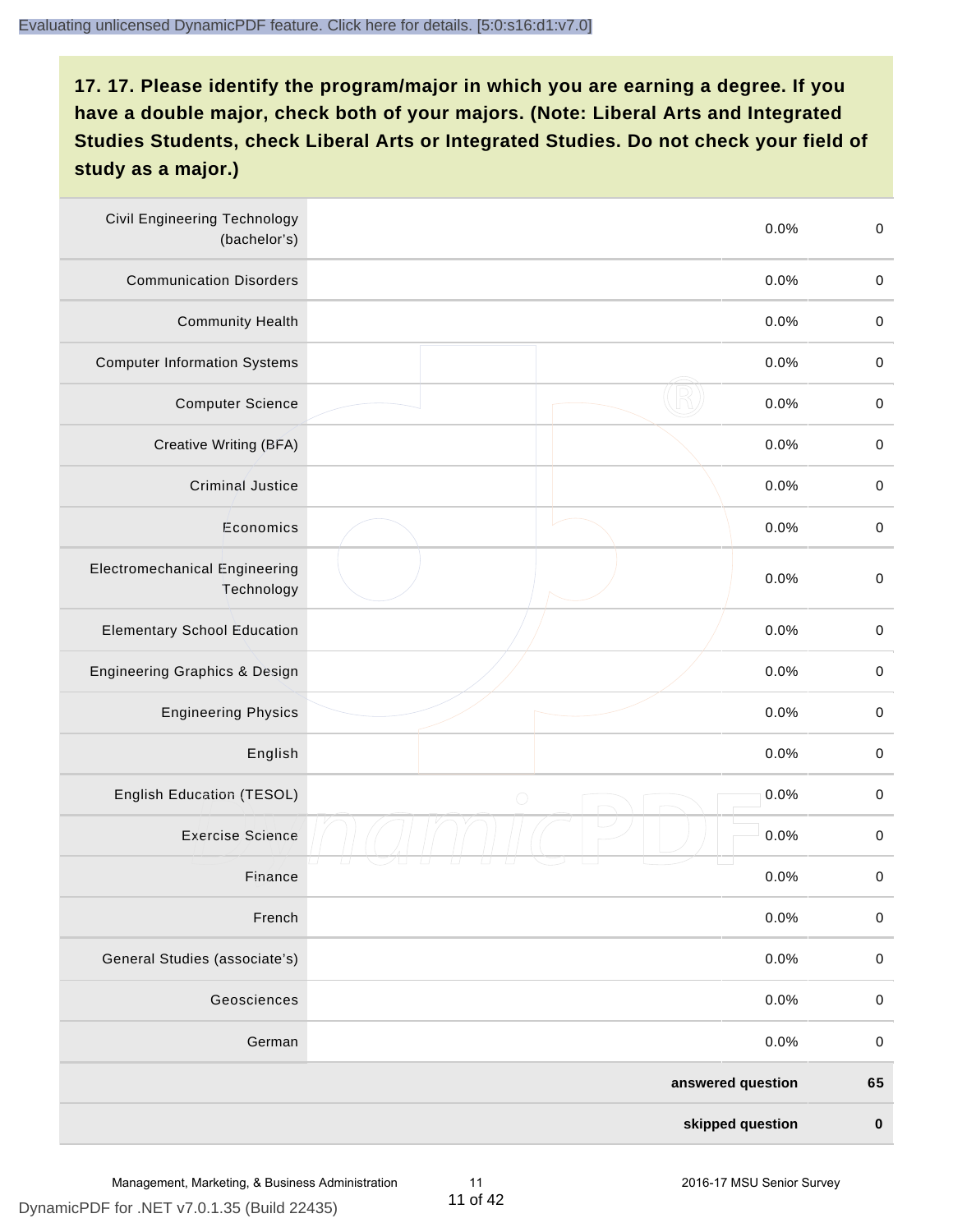| <b>Graphic Communications Media</b>            |                                        | 0.0%              | $\mathbf 0$               |
|------------------------------------------------|----------------------------------------|-------------------|---------------------------|
| <b>Health &amp; Physical Education</b>         |                                        | 0.0%              | $\mathbf 0$               |
| <b>Health Information Administration</b>       |                                        | 0.0%              | $\pmb{0}$                 |
| History                                        |                                        | 0.0%              | $\mathbf 0$               |
| <b>Industrial Technology</b><br>(associate's)  |                                        | 0.0%              | $\mathbf 0$               |
| Integrated Studies (BIS)                       |                                        | 0.0%              | $\mathbf 0$               |
| Interdisciplinary Early Childhood<br>Education |                                        | 0.0%              | $\mathbf 0$               |
| <b>Interior Design</b>                         |                                        | 0.0%              | $\mathbf 0$               |
| <b>International Business</b>                  |                                        | 4.6%              | $\ensuremath{\mathsf{3}}$ |
| <b>International Studies</b>                   |                                        | 0.0%              | $\,0\,$                   |
| Japanese                                       |                                        | 0.0%              | $\mathbf 0$               |
| Journalism                                     |                                        | 0.0%              | $\pmb{0}$                 |
| Learning & Behavior Disorders                  |                                        | 0.0%              | $\mathbf 0$               |
| <b>Liberal Arts</b>                            | $\bigcirc$                             | 0.0%              | $\mathbf 0$               |
| Logistics & Supply Chain<br>Management         | $\begin{bmatrix} 1 \\ 1 \end{bmatrix}$ | 1.5%              | 1                         |
| Management                                     |                                        | 16.9%             | 11                        |
| <b>Manufacturing Technology</b>                |                                        | 0.0%              | $\pmb{0}$                 |
| Marketing                                      |                                        | 13.8%             | $\boldsymbol{9}$          |
| Mathematics                                    |                                        | 0.0%              | $\,0\,$                   |
|                                                |                                        | answered question | 65                        |
|                                                |                                        | skipped question  | $\pmb{0}$                 |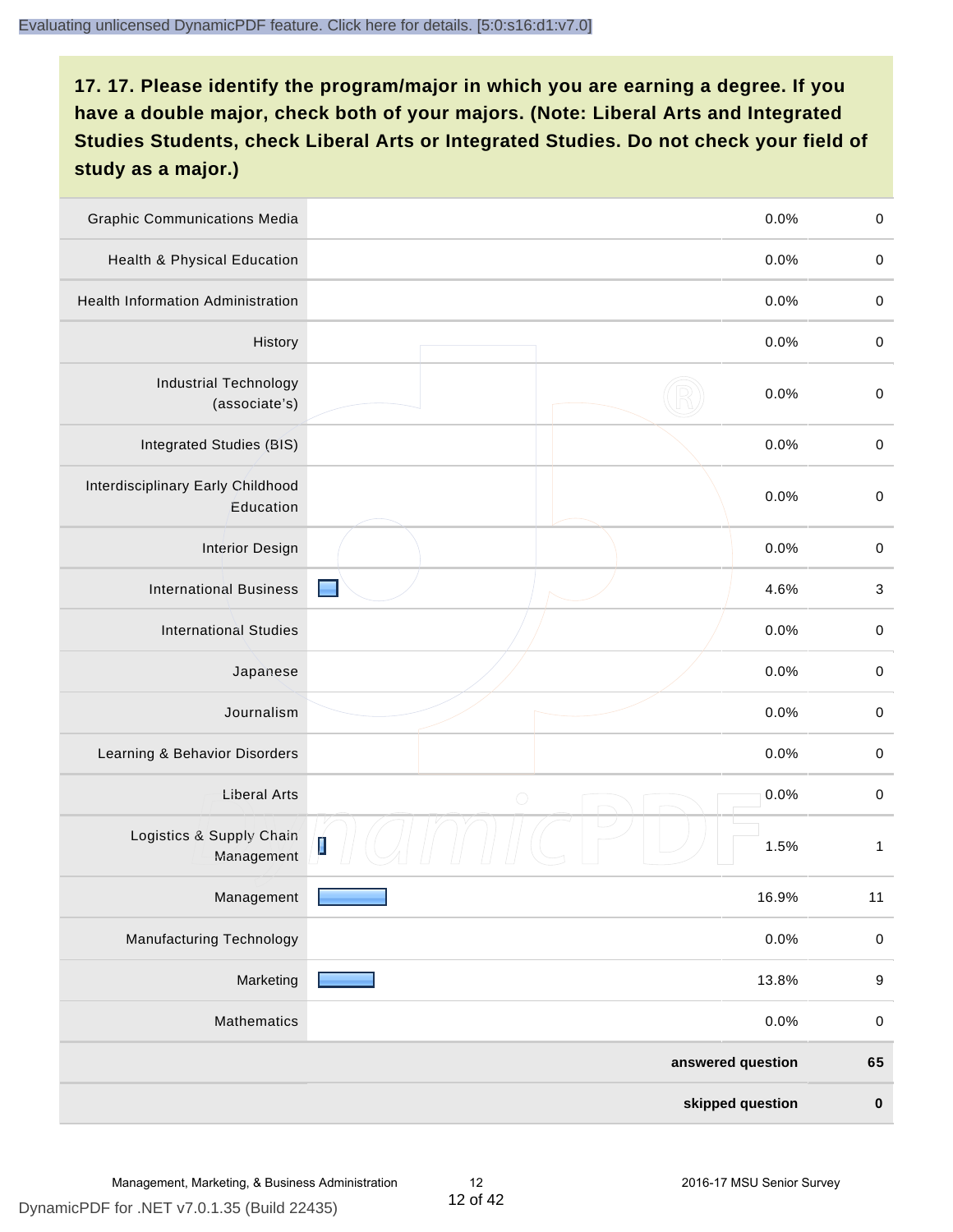| Middle School Education                   | I<br>1.5%                            | 1            |
|-------------------------------------------|--------------------------------------|--------------|
| Music                                     | 0.0%                                 | $\,0\,$      |
| <b>Music Business</b>                     | 0.0%                                 | $\,0\,$      |
| Nonprofit Leadership Studies              | 0.0%                                 | $\pmb{0}$    |
| Nursing                                   | 0.0%                                 | $\pmb{0}$    |
| Nursing/RN to BSN                         | 0.0%                                 | $\mathbf 0$  |
| Nutrition, Dietetics, & Food Mgmt         | 0.0%                                 | $\mathbf 0$  |
| Occupational Safety and Health            | 0.0%                                 | $\,0\,$      |
| Organizational Communication              | 0.0%                                 | $\pmb{0}$    |
| Philosophy                                | 0.0%                                 | $\mathbf 0$  |
| Physics                                   | 0.0%                                 | $\pmb{0}$    |
| <b>Political Science</b>                  | 0.0%                                 | $\mathbf 0$  |
| Psychology                                | 0.0%                                 | $\,0\,$      |
| <b>Public Administration</b>              | 0.0%                                 | $\pmb{0}$    |
| <b>Public Relations</b>                   | $\blacksquare$<br>1.5%<br>$\bigcirc$ | $\mathbf{1}$ |
| <b>Recreation &amp; Leisure Services</b>  | 0.0%                                 | $\mathbf 0$  |
| Social Work                               | 0.0%                                 | $\mathbf 0$  |
| Sociology                                 | 0.0%                                 | $\mathbf 0$  |
| Spanish                                   | 0.0%                                 | $\mathbf 0$  |
| <b>Telecommunications Systems</b><br>Mgmt | $\blacksquare$<br>1.5%               | $\mathbf{1}$ |
|                                           | answered question                    | 65           |
|                                           | skipped question                     | $\pmb{0}$    |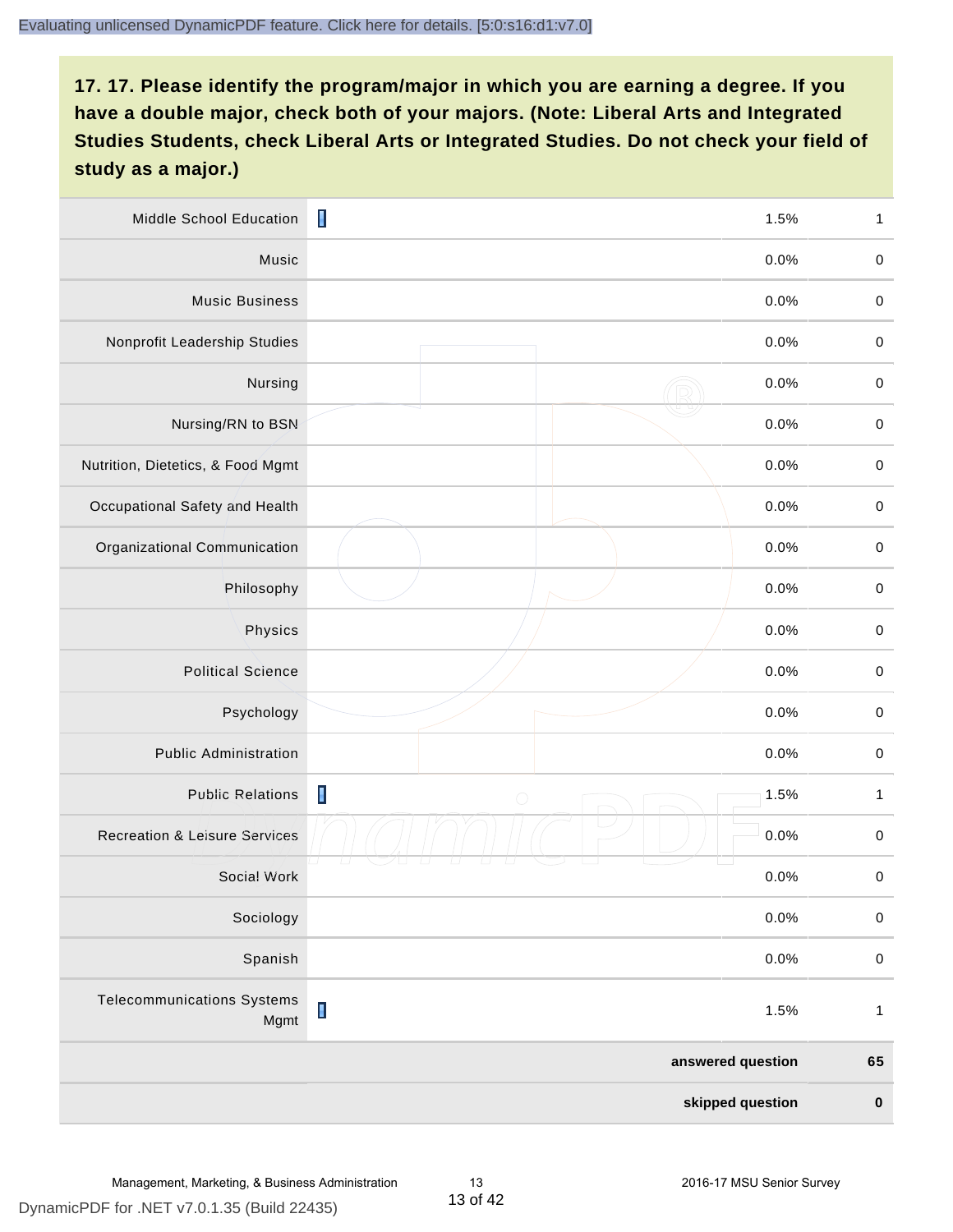| 0  | $0.0\%$           | <b>Television Production</b>    |
|----|-------------------|---------------------------------|
| 0  | $0.0\%$           | Theatre                         |
| 0  | $0.0\%$           | Wildlife & Conservation Biology |
| 65 | answered question |                                 |
| 0  | skipped question  |                                 |
|    | J 9               |                                 |

#### **18. 20. What is the highest degree you eventually hope to receive?**

|               |   | Response<br>Percent | <b>Response</b><br>Count |
|---------------|---|---------------------|--------------------------|
| Associate     | I | 1.5%                | 1                        |
| Baccalaureate |   | 38.5%               | 25                       |
| Graduate      |   | 56.9%               | 37                       |
| Professional  | E | 3.1%                | $\overline{2}$           |
|               |   | answered question   | 65                       |
|               |   | skipped question    | $\mathbf 0$              |
|               |   |                     |                          |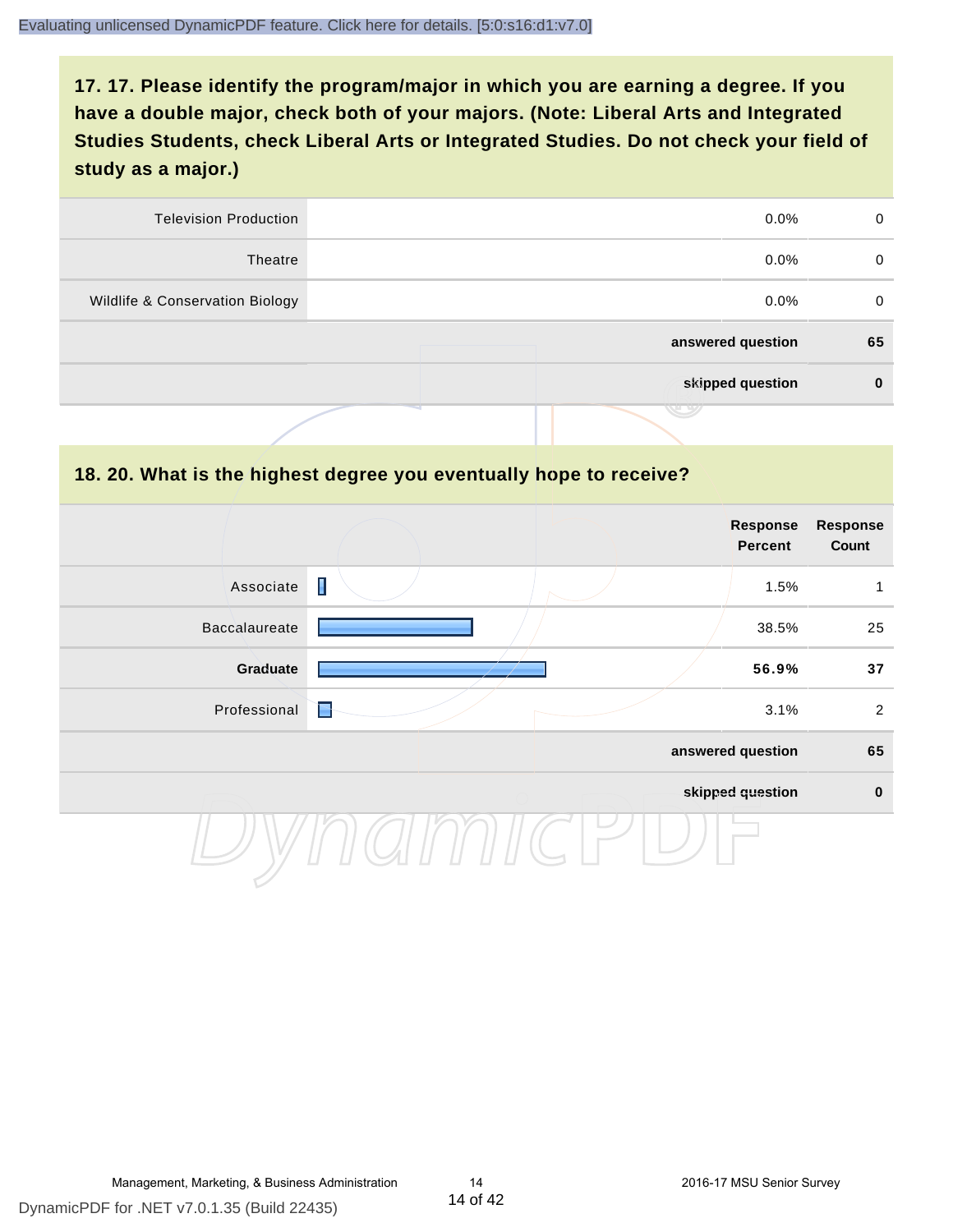| 19. 21. Which best describes your situation? |                                   |                                 |
|----------------------------------------------|-----------------------------------|---------------------------------|
|                                              | <b>Response</b><br><b>Percent</b> | <b>Response</b><br><b>Count</b> |
| Did not change major/area                    | 36.9%                             | 24                              |
| Did not initially declare major/area         | 7.7%                              | 5                               |
| Changed major/area                           | 55.4%                             | 36                              |
|                                              | answered question                 | 65                              |
|                                              | skipped question                  | $\bf{0}$                        |
|                                              | DynamicPDF                        |                                 |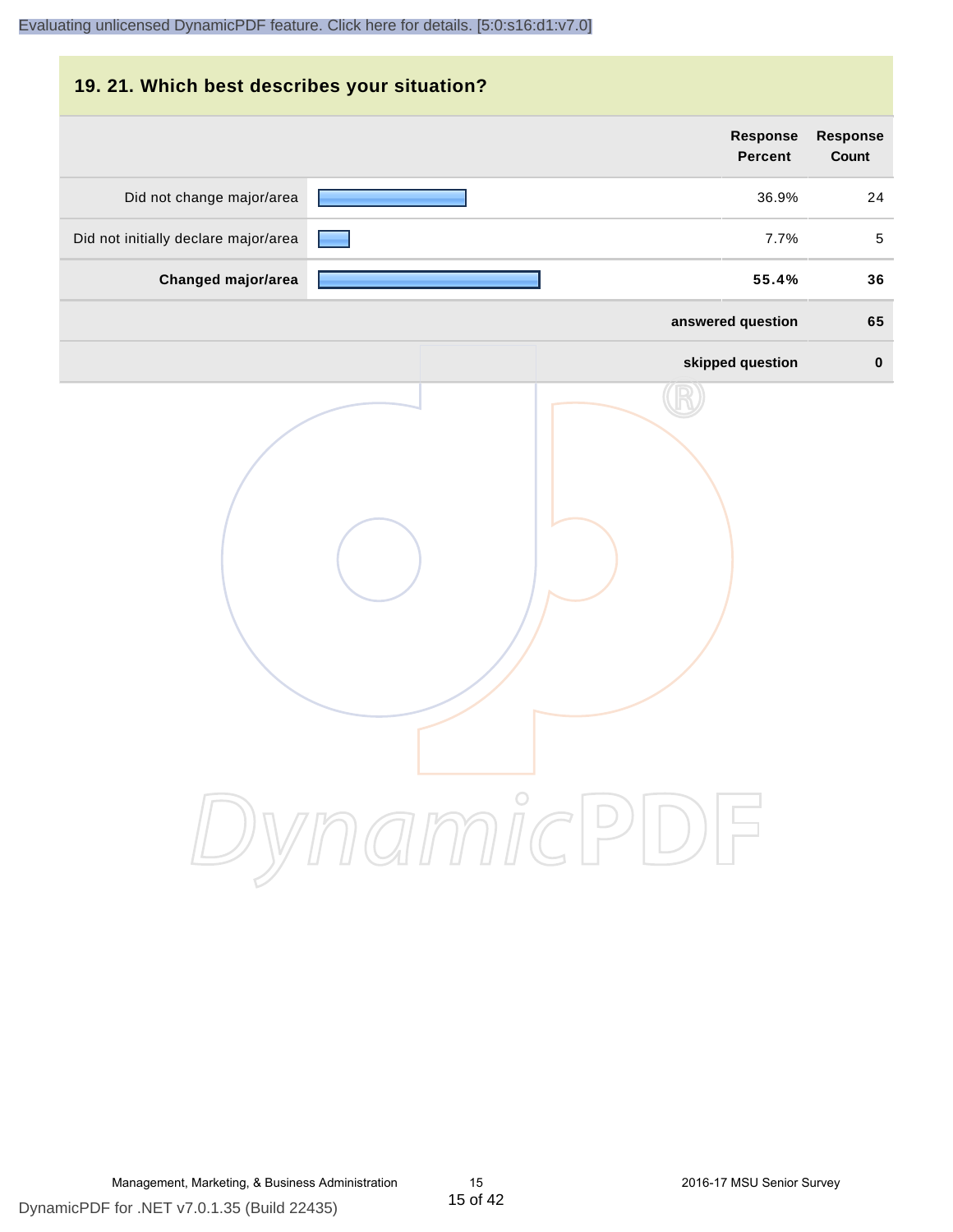# **19. 21. Which best describes your situation? answered question 65 skipped question 0**

# **20. 22. While school was in session during the past year, how many hours per week, on average, did you work for pay?**

|                    |  | Response<br>Percent | <b>Response</b><br>Count |
|--------------------|--|---------------------|--------------------------|
| Did not work       |  | 18.5%               | 12                       |
| Worked 1-10 hrs    |  | 6.2%                | $\overline{a}$           |
| Worked 11-20 hrs   |  | 32.3%               | 21                       |
| Worked 21-30 hrs   |  | 16.9%               | 11                       |
| Worked 31-40 hrs   |  | 13.8%               | $9\,$                    |
| Worked over 40 hrs |  | 12.3%               | $\,8\,$                  |
|                    |  | answered question   | 65                       |
|                    |  | skipped question    | $\bf{0}$                 |

#### **21. 23. For the most part, were classes offered at times convenient to you?**

|            | Response<br><b>Percent</b> | Response<br>Count |
|------------|----------------------------|-------------------|
| <b>Yes</b> | 92.3%                      | 60                |
| No         | 7.7%                       | 5                 |
|            | answered question          | 65                |
|            | skipped question           | $\bf{0}$          |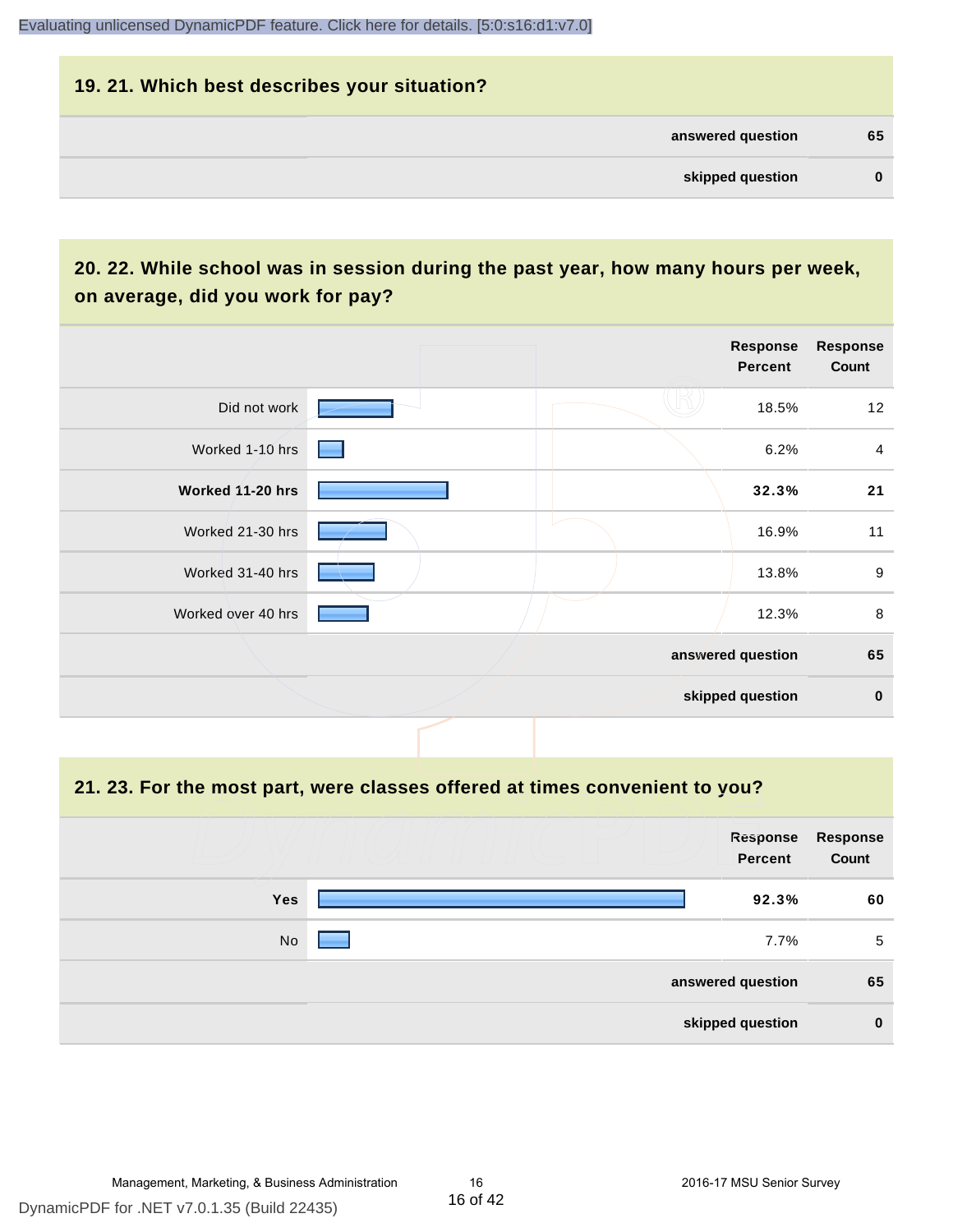#### **22. 24. What time would you have preferred?**

|                | Response<br>Percent | <b>Response</b><br>Count |
|----------------|---------------------|--------------------------|
| Late afternoon | 0.0%                | $\mathbf 0$              |
| Evening        | 20.0%               | $\mathbf{1}$             |
| Weekend        | 0.0%                | $\mathbf 0$              |
| During the day | 60.0%               | $\mathbf{3}$             |
| Online         | 20.0%               | $\mathbf{1}$             |
|                | answered question   | $\sqrt{5}$               |
|                | skipped question    | 60                       |
|                |                     |                          |

# **23. 25. Which best describes the location where you completed the majority of your courses?**

|                        |                              | <b>Response</b><br><b>Percent</b> | <b>Response</b><br>Count |
|------------------------|------------------------------|-----------------------------------|--------------------------|
| <b>Murray</b>          |                              | 76.6%                             | 49                       |
| Paducah                | E                            | 3.1%                              | $\overline{c}$           |
| Ft. Campbell           |                              | 0.0%                              | $\mathbf 0$              |
| Madisonville           | $\blacksquare$<br>$\bigcirc$ | 1.6%                              | $\mathbf{1}$             |
| Hopkinsville           |                              | 0.0%                              | $\pmb{0}$                |
| Henderson              | $\blacksquare$               | 1.6%                              | $\mathbf{1}$             |
| Online                 |                              | 17.2%                             | 11                       |
| Other (please specify) |                              | 0.0%                              | $\mathbf 0$              |
|                        |                              | answered question                 | 64                       |
|                        |                              | skipped question                  | $\mathbf{1}$             |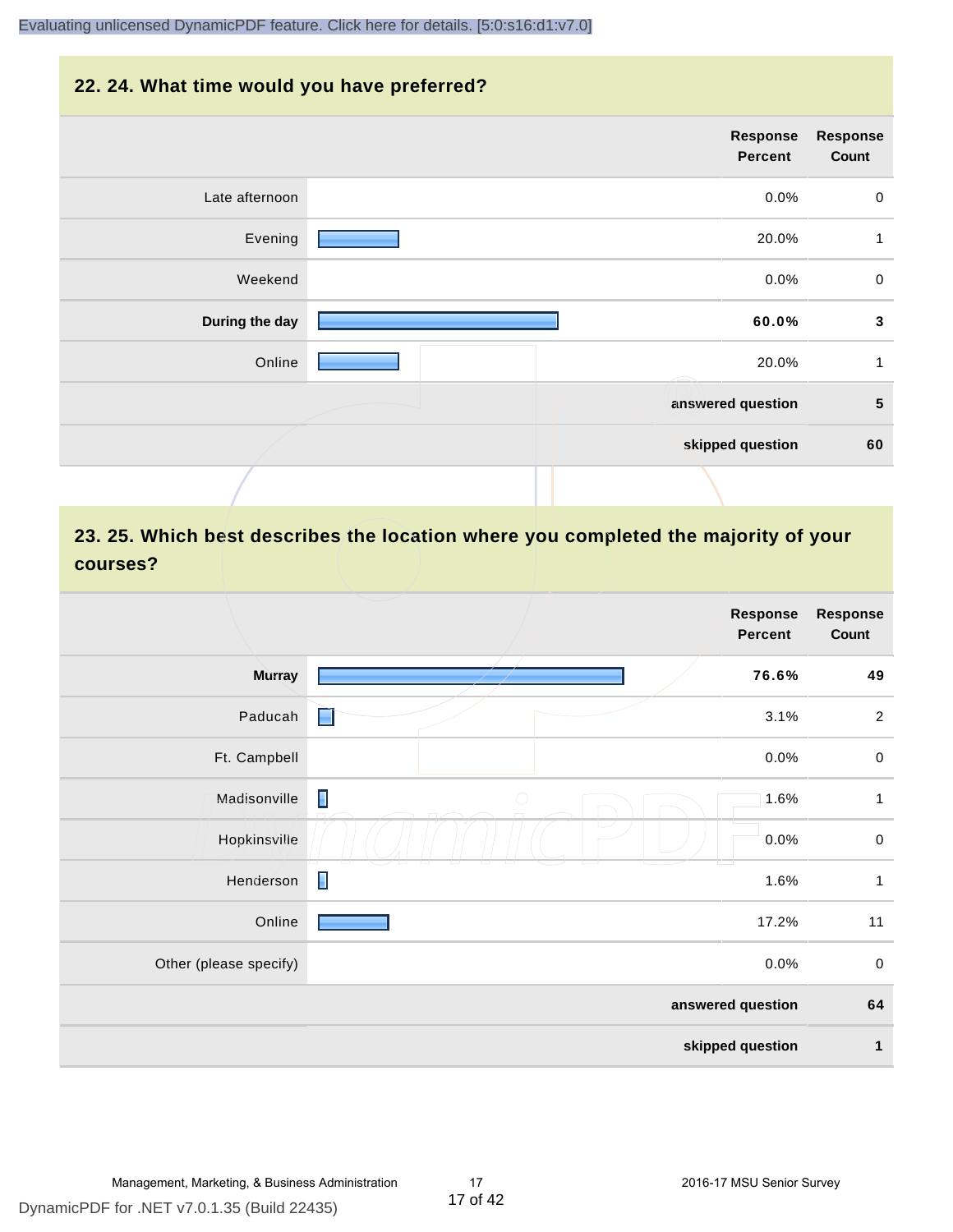#### **24. 26. Did you take any online courses while at Murray State?**

| Response<br>Count | Response<br>Percent |  |     |
|-------------------|---------------------|--|-----|
| 57                | 87.7%               |  | Yes |
| 8                 | 12.3%               |  | No  |
| 65                | answered question   |  |     |
| $\bf{0}$          | skipped question    |  |     |
|                   |                     |  |     |

# **25. 27. Did it take you an extra semester or more to complete degree requirements at Murray State?**

| <b>Response</b><br>Count | Response<br>Percent |            |     |  |
|--------------------------|---------------------|------------|-----|--|
| 25                       | 38.5%               |            | Yes |  |
| 40                       | 61.5%               |            | No  |  |
| 65                       | answered question   |            |     |  |
| $\pmb{0}$                | skipped question    |            |     |  |
|                          |                     | $\bigcirc$ |     |  |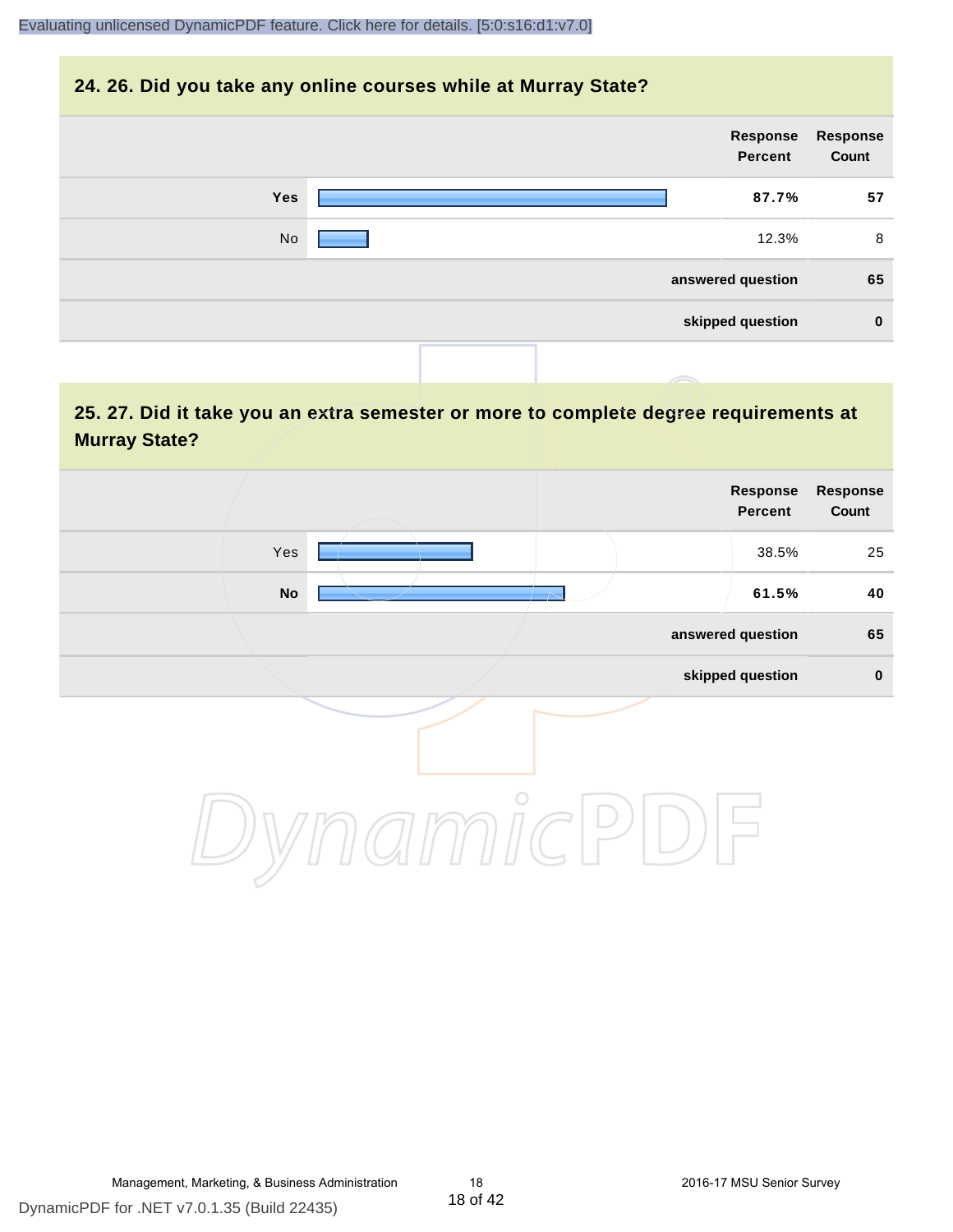#### **26. 28. Why did it take you an extra semester or more?**

|                                                                 |         | <b>Response</b><br><b>Percent</b> | Response<br>Count |
|-----------------------------------------------------------------|---------|-----------------------------------|-------------------|
| Work obligation limited my<br>enrollment.                       |         | 16.0%                             | $\overline{4}$    |
| Family obligations limited my<br>enrollment.                    |         | 16.0%                             | $\overline{4}$    |
| Tuition and other costs of<br>attendance limited my enrollment. |         | 20.0%                             | $\overline{5}$    |
| A decision to change majors<br>added to my requirements.        |         | 44.0%                             | 11                |
| A required course or courses were<br>not offered.               |         | 16.0%                             | $\overline{4}$    |
| Credits were lost transferring to<br>Murray State.              |         | 12.0%                             | $\sqrt{3}$        |
| Other (please specify)                                          |         | 12.0%                             | 3                 |
|                                                                 |         | answered question                 | 25                |
|                                                                 |         | skipped question                  | 40                |
|                                                                 | $\circ$ |                                   |                   |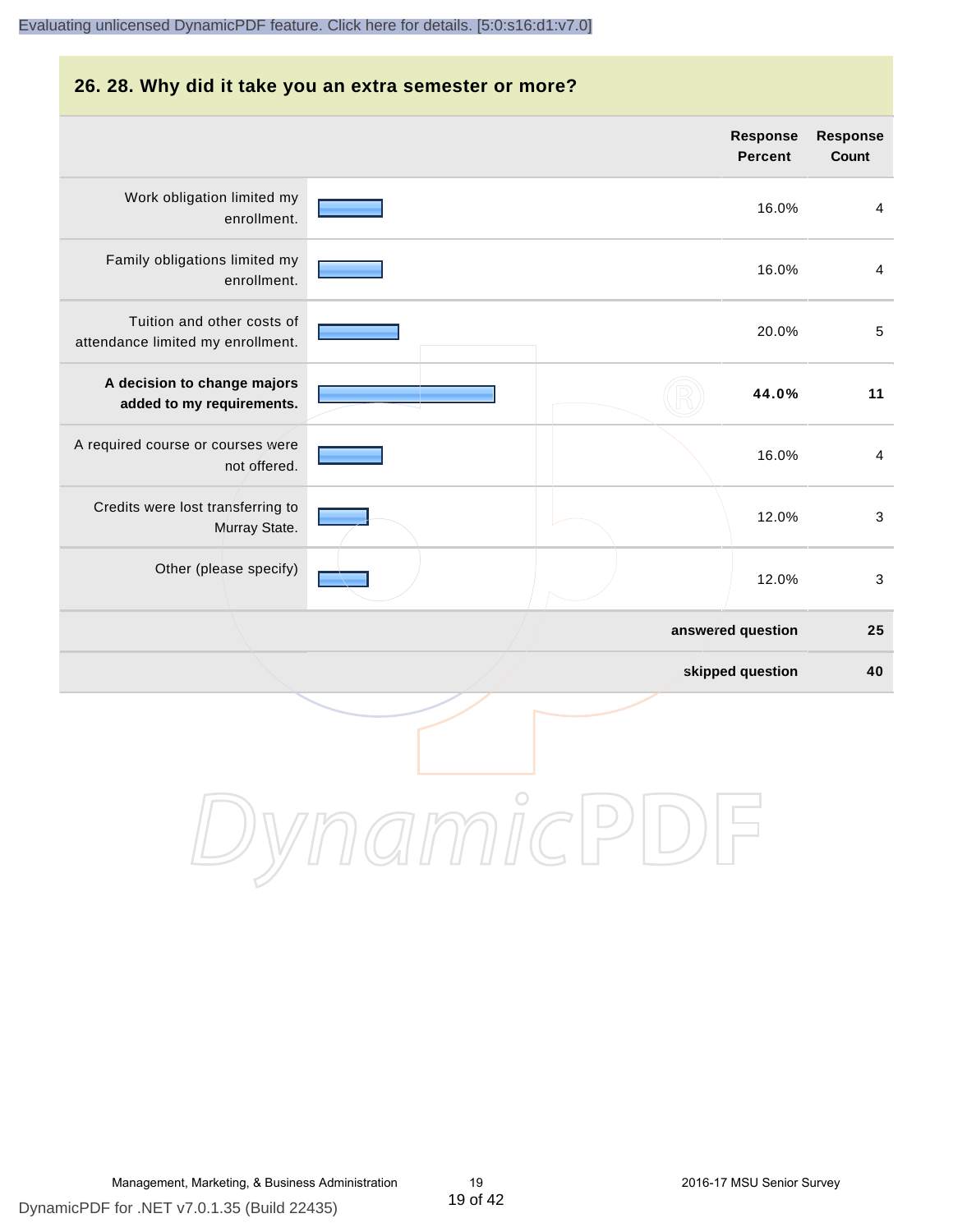| 26. 28. Why did it take you an extra semester or more? |    |
|--------------------------------------------------------|----|
| answered question                                      | 25 |
| skipped question                                       | 40 |

# **27. 29. Did you have trouble getting any course(s) you needed while at Murray State?**

|                                                                            |                                                      | <b>Response</b><br><b>Percent</b> | Response<br>Count        |
|----------------------------------------------------------------------------|------------------------------------------------------|-----------------------------------|--------------------------|
| Yes                                                                        |                                                      | 21.5%                             | 14                       |
| <b>No</b>                                                                  |                                                      | 78.5%                             | 51                       |
|                                                                            |                                                      | answered question                 | 65                       |
|                                                                            |                                                      | skipped question                  | $\mathbf 0$              |
|                                                                            |                                                      |                                   |                          |
|                                                                            | 28. 30. Why did you have trouble getting the course? |                                   |                          |
|                                                                            |                                                      | Response<br><b>Percent</b>        | Response<br><b>Count</b> |
| The course was not offered the<br>semester I needed it.                    |                                                      | 61.5%                             | 8                        |
| The course was not offered at<br>hours convenient to my work<br>schedule.  |                                                      | 7.7%                              | $\mathbf{1}$             |
| The course was not offered at<br>hours suitable for my school<br>schedule. |                                                      | 23.1%                             | $\mathbf{3}$             |
| All course sections were closed.                                           |                                                      | 7.7%                              | $\mathbf{1}$             |
| I was unaware of the prerequisites<br>for the course.                      |                                                      | 0.0%                              | $\mathbf 0$              |
|                                                                            |                                                      | answered question                 | 13                       |
|                                                                            |                                                      | skipped question                  | 52                       |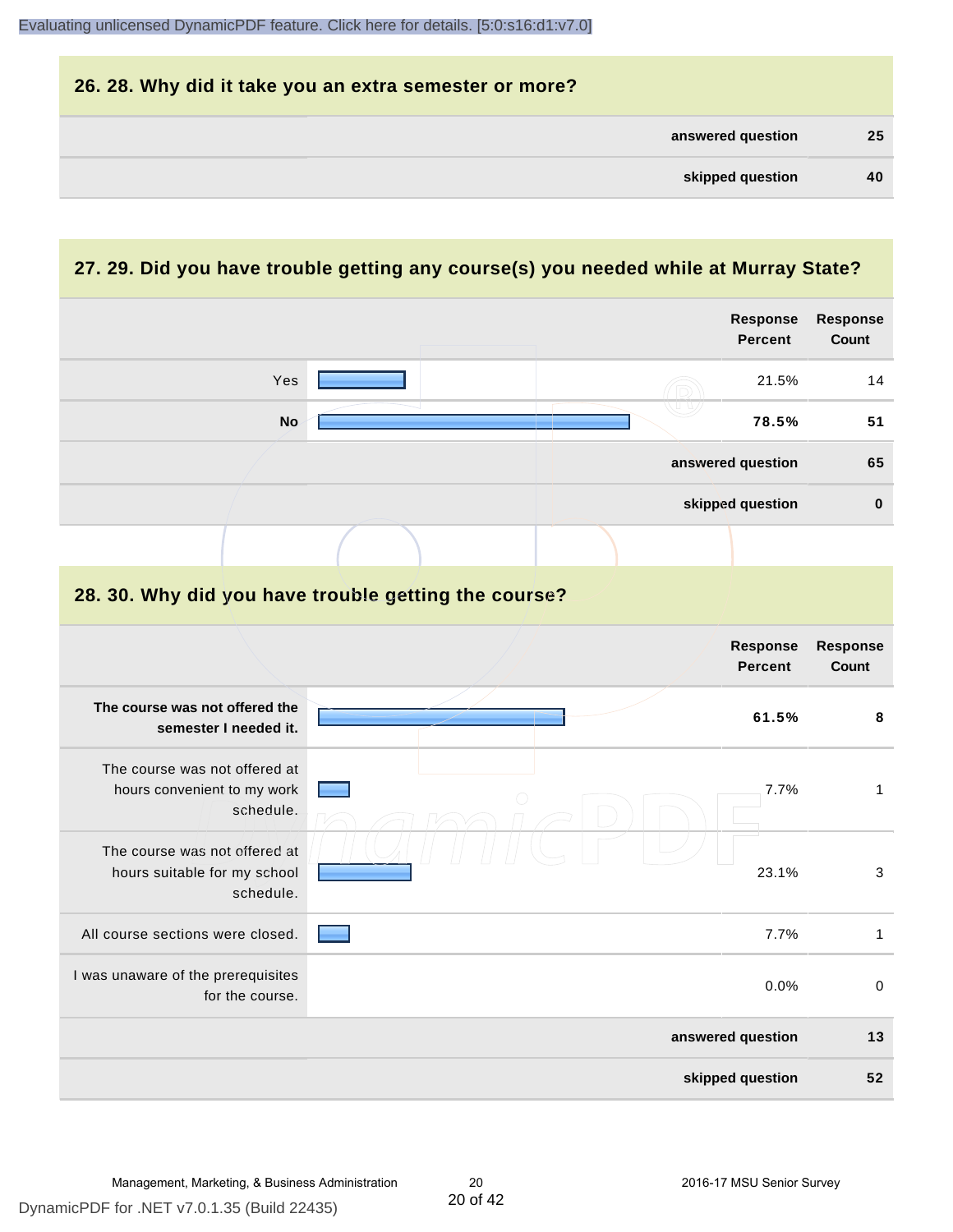# **29. 31. Which statement best describes your experience with off-campus coop/internship?**

|                                    |   | <b>Response</b><br><b>Percent</b> | <b>Response</b><br>Count |
|------------------------------------|---|-----------------------------------|--------------------------|
| Cannot judge; I did not have one.  |   | 64.1%                             | 41                       |
| My experience was very valuable.   |   | 21.9%                             | 14                       |
| My experience was valuable.        |   | 12.5%                             | 8                        |
| My experience was of little value. | п | 1.6%                              | 1                        |
| My experience was of no value.     |   | 0.0%                              | $\Omega$                 |
|                                    |   | answered question                 | 64                       |
|                                    |   | skipped question                  | 1                        |
|                                    |   |                                   |                          |

# **30. 32. Which statement best describes your experience with on-campus facultydirected research, scholarly, or creative project?**

|                                    | <b>Response</b><br><b>Percent</b> | <b>Response</b><br>Count |
|------------------------------------|-----------------------------------|--------------------------|
| Cannot judge; I did not have one.  | 59.4%                             | 38                       |
| My experience was very valuable.   | 12.5%                             | 8                        |
| My experience was valuable.        | 26.6%                             | 17                       |
| My experience was of little value. | Ţ<br>1.6%                         | 1                        |
| My experience was of no value.     | 0.0%                              | 0                        |
|                                    | answered question                 | 64                       |
|                                    | skipped question                  | 1                        |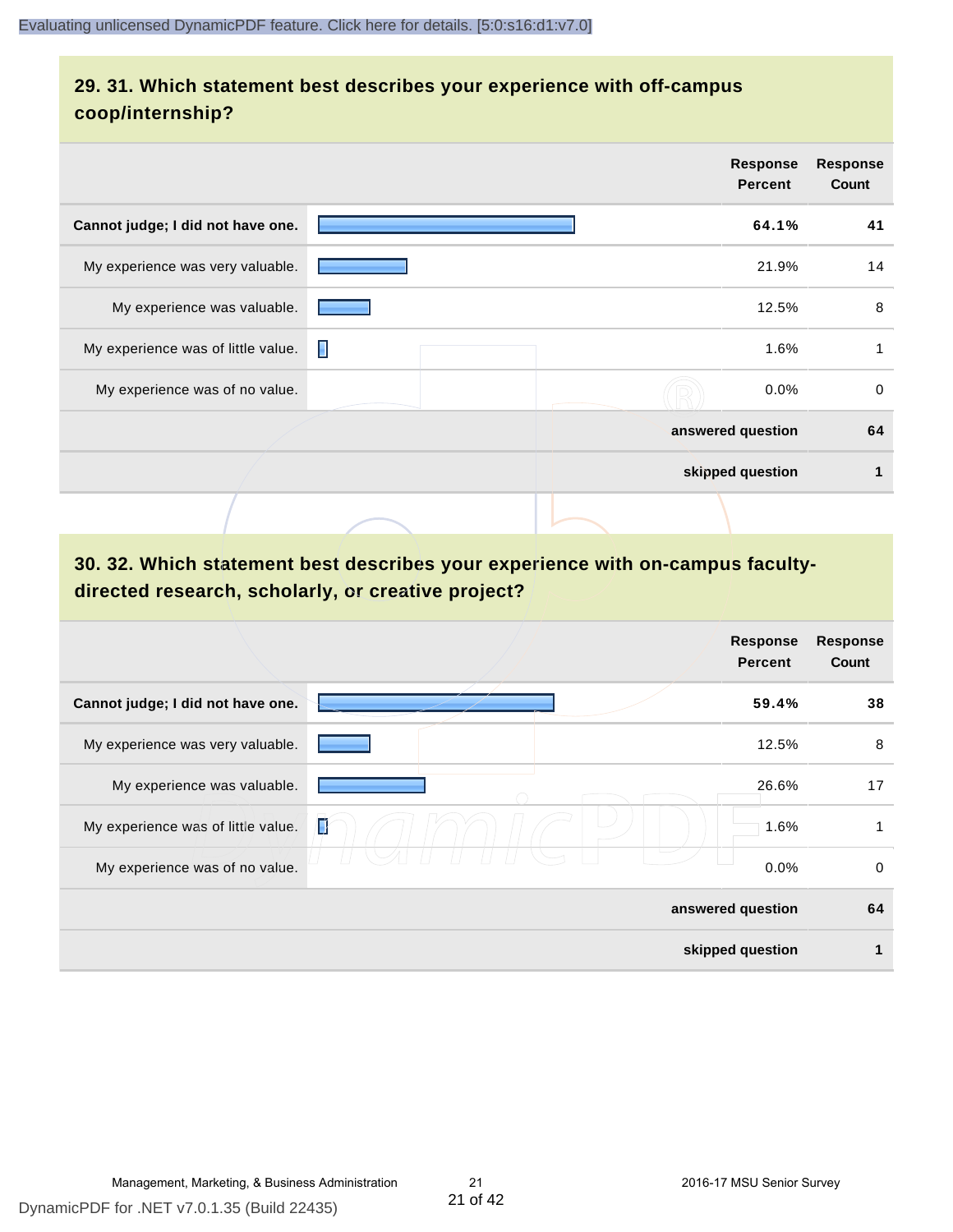# **31. 33. Which statement best describes your experience with academic advising in your major/area?**

|                                                          |                     | <b>Response</b><br><b>Percent</b> | Response<br>Count |
|----------------------------------------------------------|---------------------|-----------------------------------|-------------------|
| Cannot judge; I did not make use<br>of the opportunity.  | $\blacksquare$      | 4.7%                              | $\mathbf{3}$      |
| I was satisfied with information my<br>adviser provided. |                     | 73.4%                             | 47                |
| Advice was inaccurate,<br>incomplete, or misleading.     |                     | 20.3%                             | 13                |
| My adviser was not available.                            | Į                   | 1.6%                              | $\mathbf{1}$      |
|                                                          |                     | answered question                 | 64                |
|                                                          |                     | skipped question                  | $\mathbf{1}$      |
|                                                          | amnicPl<br>$\Box$ ) |                                   |                   |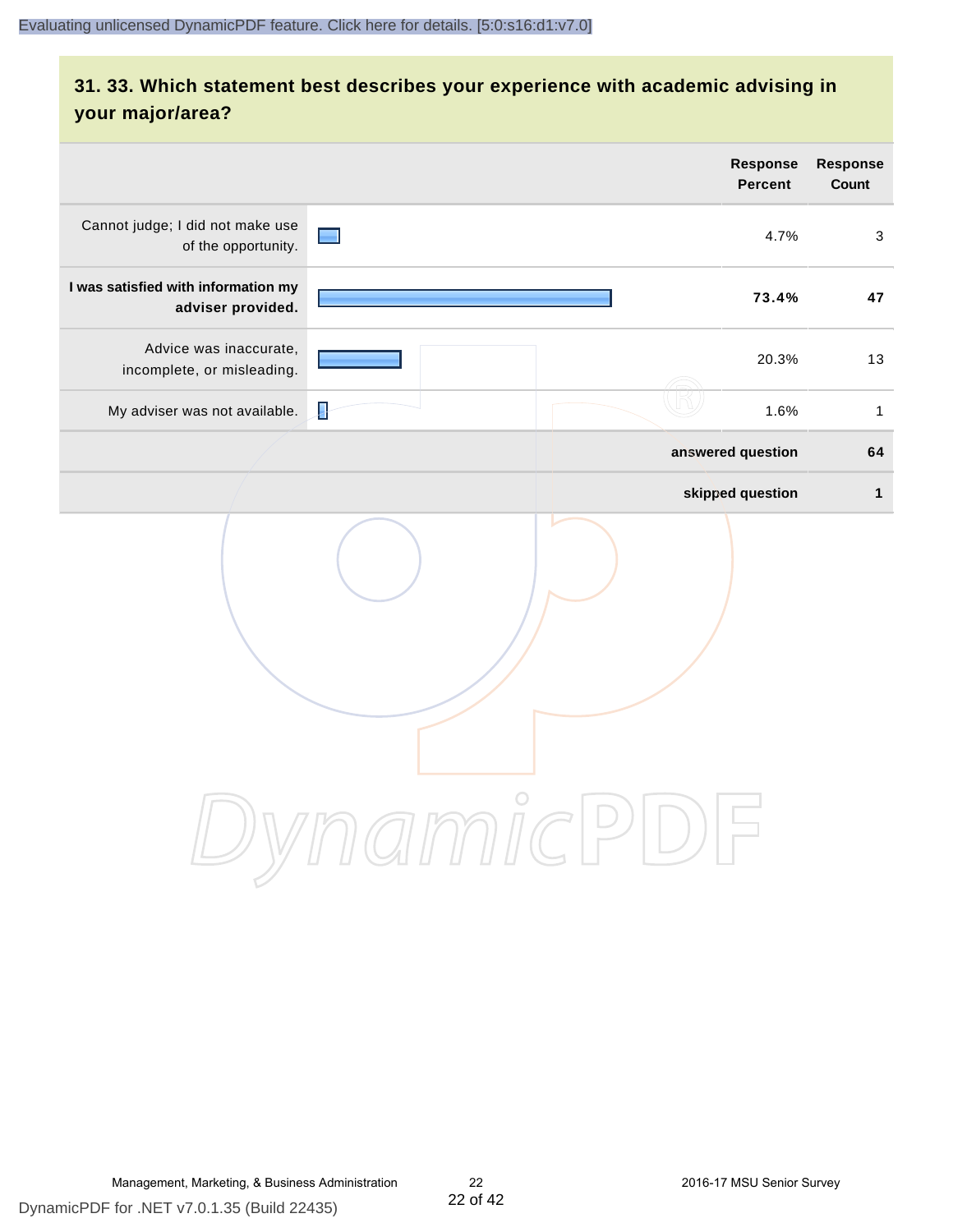# **31. 33. Which statement best describes your experience with academic advising in your major/area?**

| answered question | 64 |
|-------------------|----|
| skipped question  |    |



Management, Marketing, & Business Administration 23 2016-17 MSU Senior Survey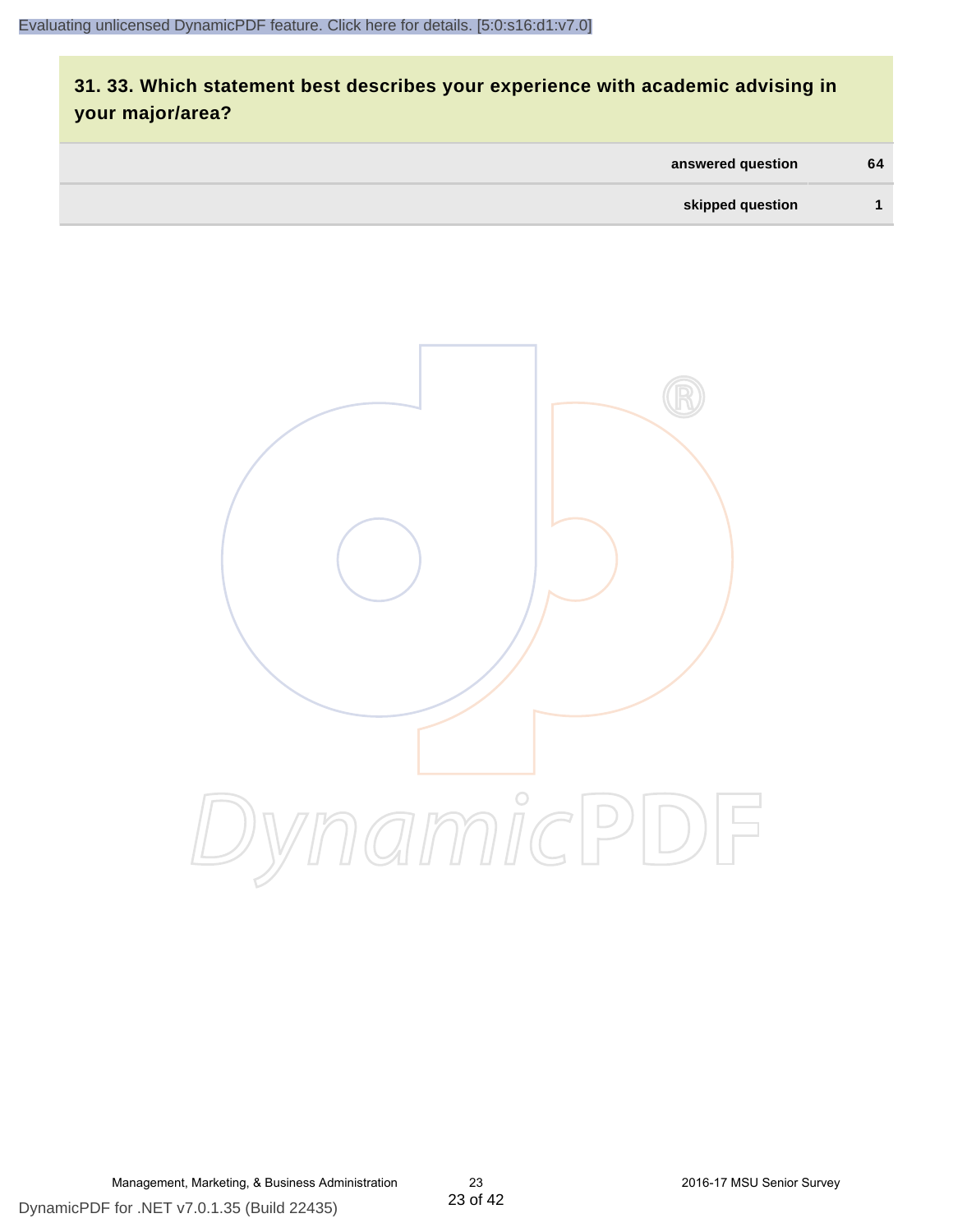# **32. Questions 34-48 For each of these items, indicate the extent to which you were satisfied.**

|                                                                                                                                                       | <b>Very</b><br>satisfied | <b>Satisfied</b> | <b>Dissatisfied</b> | <b>Very</b><br>dissatisfied | Rating<br>Average | Rating<br>Count |
|-------------------------------------------------------------------------------------------------------------------------------------------------------|--------------------------|------------------|---------------------|-----------------------------|-------------------|-----------------|
| 34. Class size relative to type of<br>course                                                                                                          | 42.9% (27)               | 57.1% (36)       | $0.0\%$ (0)         | $0.0\%$ (0)                 | 3.43              | 63              |
| 35. Out-of-class availability of<br>faculty                                                                                                           | 25.4% (16)               | 71.4% (45)       | $3.2\%$ (2)         | $0.0\%$ (0)                 | 3.22              | 63              |
| 36. Effectiveness of your high<br>school preparation for college work                                                                                 | 17.5% (11)               | 47.6% (30)       | 31.7% (20)          | $3.2\%$ (2)                 | 2.79              | 63              |
| 37. Fairness of faculty in their<br>treatment of individual students                                                                                  | 28.6% (18)               | 65.1% (41)       | $4.8\%$ (3)         | $1.6\%$ (1)                 | 3.21              | 63              |
| 38. Overall quality of instruction at<br><b>Murray State</b>                                                                                          | 30.2% (19)               | 66.7% (42)       | 1.6%(1)             | $1.6\%$ (1)                 | 3.25              | 63              |
| 39. Quality of instruction in<br><b>University Studies (General</b><br>Education) courses                                                             | 22.2% (14)               | 66.7% (42)       | 7.9%(5)             | $3.2\%$ (2)                 | 3.08              | 63              |
| 40. Quality of instruction in your<br>major                                                                                                           | 52.4% (33)               | 47.6% (30)       | $0.0\%$ (0)         | $0.0\%$ (0)                 | 3.52              | 63              |
| 41. Clarity of program objectives in<br>your major                                                                                                    | 46.0% (29)               | 47.6% (30)       | $6.3\%$ (4)         | $0.0\%$ (0)                 | 3.40              | 63              |
| 42. Intellectual challenge of the<br>academic program                                                                                                 | 34.9% (22)               | 63.5% (40)       | $1.6\%$ (1)         | $0.0\%$ (0)                 | 3.33              | 63              |
| 43. Encouragement and<br>information from your major<br>department for employment after<br>graduation                                                 | 25.4% (16)               | 54.0% (34)       | 15.9% (10)          | $4.8\%$ (3)                 | 3.00              | 63              |
| 44. Availability of opportunities to<br>engage in a faculty-mentored<br>research, scholarly, or creative<br>project in your area of<br>study/interest | 14.3% (9)                | 66.7% (42)       | 15.9% (10)          | $3.2\%$ (2)                 | 2.92              | 63              |
| 45. Library hours                                                                                                                                     | 35.5% (22)               | 59.7% (37)       | $3.2\%$ (2)         | $1.6\%$ (1)                 | 3.29              | 62              |
| answered question                                                                                                                                     |                          |                  |                     |                             | 63                |                 |
| skipped question                                                                                                                                      |                          |                  |                     |                             | $\boldsymbol{2}$  |                 |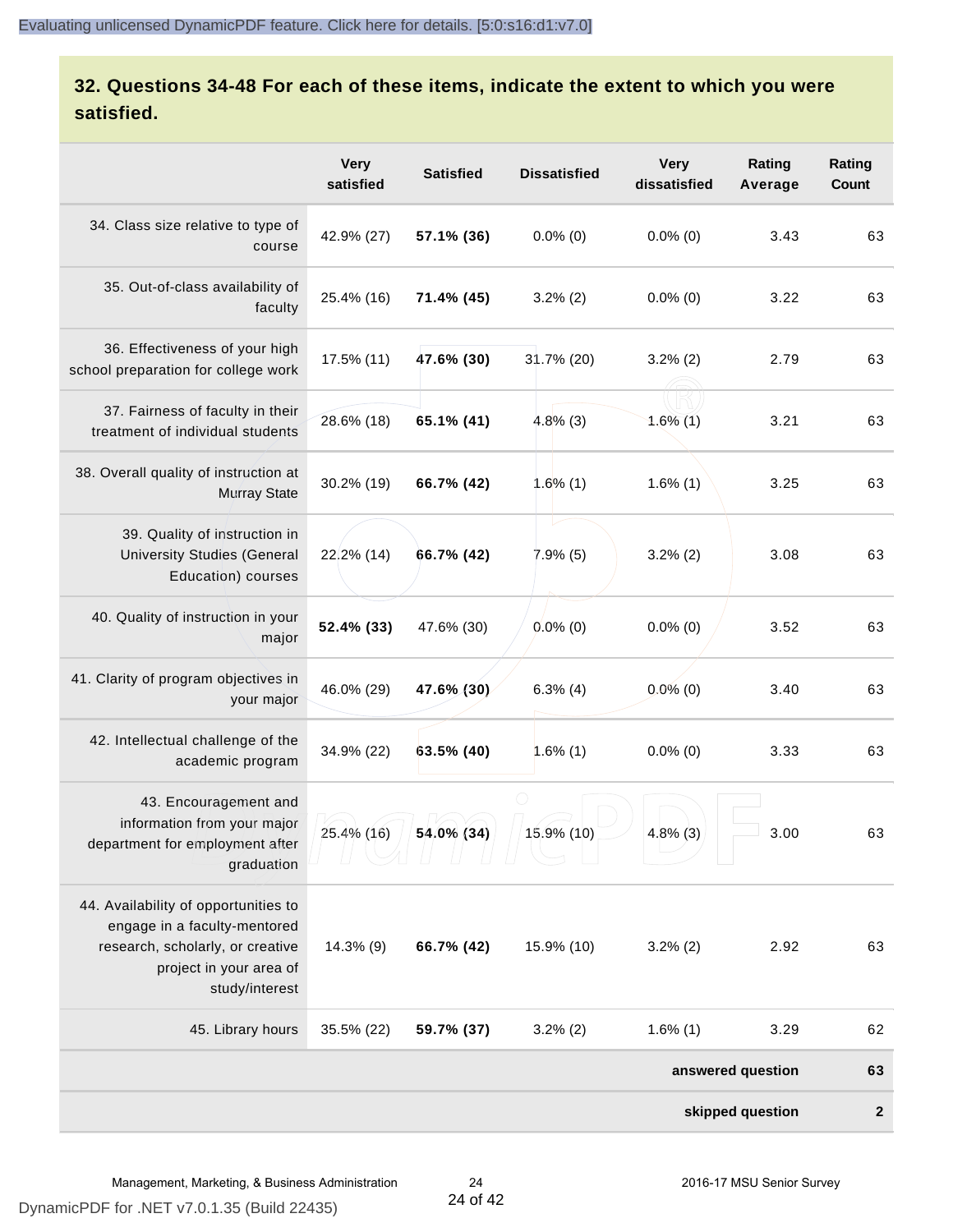#### **32. Questions 34-48 For each of these items, indicate the extent to which you were satisfied.**

|                                                                                                                              |            |            |             |                   | skipped question | $\overline{2}$ |
|------------------------------------------------------------------------------------------------------------------------------|------------|------------|-------------|-------------------|------------------|----------------|
|                                                                                                                              |            |            |             | answered question |                  | 63             |
| 48. Computer, individual and group<br>work spaces available within<br>University Libraries (Waterfield,<br>Pogue and Overby) | 21.3% (13) | 72.1% (44) | $3.3\%$ (2) | $3.3\%$ (2)       | 3.11             | 61             |
| 47. Access to on-hand or<br>electronic library resources                                                                     | 30.6% (19) | 66.1% (41) | $3.2\%$ (2) | $0.0\%$ (0)       | 3.27             | 62             |
| 46 Effectiveness of library<br>personnel in meeting your<br>information needs                                                | 28.3% (17) | 68.3% (41) | $0.0\%$ (0) | $3.3\%$ (2)       | 3.22             | 60             |
|                                                                                                                              |            |            |             |                   |                  |                |

**33. Questions 49-55 University Studies is designed to offer you a broad base of skills and knowledge and to prepare you for upper division study. Please indicate how effective University Studies at Murray State was in helping you achieve these goals.**

|                                                                            | <b>Very</b><br>effective | <b>Effective</b> | <b>Ineffective</b> | <b>Very</b><br>ineffective | Rating<br>Average | Rating<br>Count |
|----------------------------------------------------------------------------|--------------------------|------------------|--------------------|----------------------------|-------------------|-----------------|
| 49. Writing skills                                                         | 20.0% (12)               | 71.7% (43)       | $8.3\%$ (5)        | $0.0\%$ (0)                | 3.12              | 60              |
| 50. Speaking skills                                                        | 31.7% (19)               | 63.3% (38)       | $5.0\%$ (3)        | $0.0\%$ (0)                | 3.27              | 60              |
| 51. Critical thinking skills                                               | 30.0% (18)               | 68.3% (41)       | $1.7\%$ (1)        | $0.0\%$ (0)                | 3.28              | 60              |
| 52. Technology skills/computer<br>skills                                   | 33.3% (20)               | 60.0% (36)       | $6.7\%$ (4)        | $0.0\%$ (0)                | 3.27              | 60              |
| 53. General knowledge in the<br>liberal arts and sciences                  | 21.7% (13)               | 66.7% (40)       | $11.7\%$ (7)       | $0.0\%$ (0)                | 3.10              | 60              |
| 54. International perspectives                                             | 23.3% (14)               | 65.0% (39)       | $11.7\%$ (7)       | $0.0\%$ (0)                | 3.12              | 60              |
| 55. Stimulation of interest in areas<br>outside your chosen field of study | 21.7% (13)               | 63.3% (38)       | 15.0% (9)          | $0.0\%$ (0)                | 3.07              | 60              |
|                                                                            |                          |                  |                    |                            | answered question | 60              |
|                                                                            |                          |                  |                    |                            | skipped question  | 5               |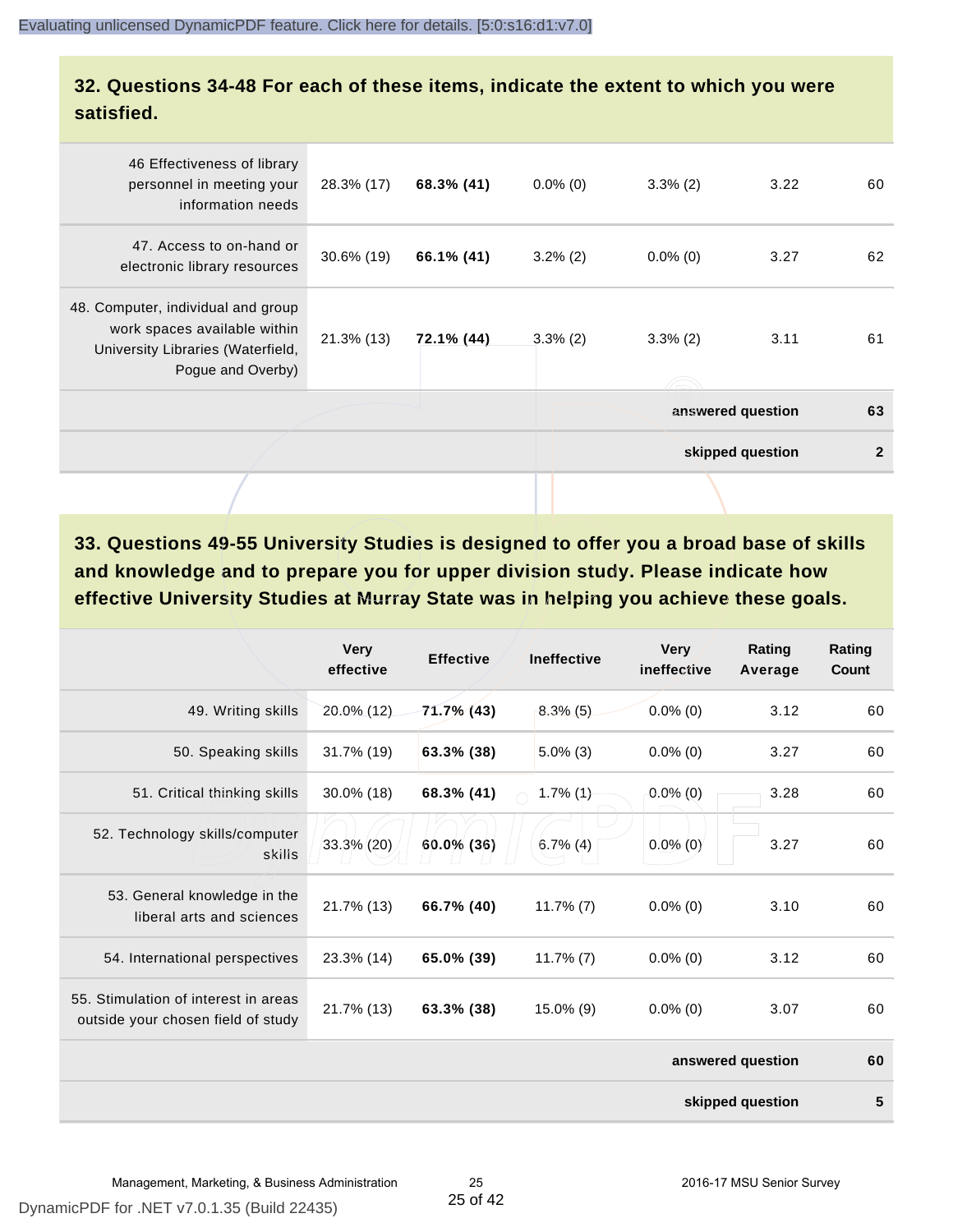**34. Questions 56-89For each of these services, activities or programs that you used, please indicate the extent to which you were satisfied that they met your needs. For those that you did not use, mark the "Did Not Use" option.**

|                                                                                    | <b>Very</b><br>satisfied | <b>Satisfied</b> | <b>Dissatisfied</b> | <b>Very</b><br>dissatisfied | <b>Did</b><br><b>Not</b><br><b>Use</b> | Rating<br>Average | Rating<br><b>Count</b> |
|------------------------------------------------------------------------------------|--------------------------|------------------|---------------------|-----------------------------|----------------------------------------|-------------------|------------------------|
| 56. African-American/Multicultural<br><b>Student Services</b>                      | $1.7\%$ (1)              | $12.1\%$ (7)     | $1.7\%$ (1)         | $1.7\%$ (1)                 | 82.8%<br>(48)                          | 2.80              | 58                     |
| 57. Blackboard/Canvas                                                              | 23.7%<br>(14)            | 71.2%<br>(42)    | $3.4\%$ (2)         | $1.7\%$ (1)                 | 0.0%<br>(0)                            | 3.17              | 59                     |
| 58. Career Services Office                                                         | 10.2%<br>(6)             | 45.8%<br>(27)    | $3.4\%(2)$          | $3.4\%$ (2)                 | 37.3%<br>(22)                          | 3.00              | 59                     |
| 59. Cultural programming and<br>activities                                         | $1.7\%$ (1)              | 20.7%<br>(12)    | $0.0\%$ (0)         | $3.4\%$ (2)                 | 74.1%<br>(43)                          | 2.80              | 58                     |
| 60. Degree audit (MAP report)                                                      | 37.9%<br>(22)            | 50.0%<br>(29)    | $1.7\%$ (1)         | $0.0\%$ (0)                 | 10.3%<br>(6)                           | 3.40              | 58                     |
| 61. Financial Aid Office customer<br>service                                       | 22.0%<br>(13)            | 52.5%<br>(31)    | $6.8\%$ (4)         | $6.8\%$ (4)                 | 11.9%<br>(7)                           | 3.02              | 59                     |
| 62. Dining Services                                                                | $5.2\%$ (3)              | 43.1%<br>(25)    | $15.5\%$ (9)        | $5.2\%$ (3)                 | 31.0%<br>(18)                          | 2.70              | 58                     |
| 63. Graduation Office                                                              | 16.9%<br>(10)            | 59.3%<br>(35)    | $3.4\% (2)$         | $0.0\%$ (0)                 | 20.3%<br>(12)                          | 3.17              | 59                     |
| 64. Greek life and activities                                                      | 14.0%<br>(8)             | 21.1%<br>(12)    | $0.0\%$ (0)         | $0.0\%$ (0)                 | 64.9%<br>(37)                          | 3.40              | 57                     |
| 65. Health Services                                                                | 10.3%<br>(6)             | 41.4%<br>(24)    | $6.9\%$ (4)         | $1.7\%$ (1)                 | 39.7%<br>(23)                          | 3.00              | 58                     |
| 66. Honor Societies/Departmental<br><b>Clubs/Special Interest</b><br>Organizations | $5.2\%$ (3)              | 32.8%<br>(19)    | $1.7\%$ (1)         | $5.2\%$ (3)                 | 55.2%<br>(32)                          | 2.85              | 58                     |
| 67. International programs and<br>activities                                       | $3.4\%$ (2)              | 15.5% (9)        | $0.0\%$ (0)         | $0.0\%$ (0)                 | 81.0%<br>(47)                          | 3.18              | 58                     |
|                                                                                    |                          |                  |                     |                             |                                        | answered question | 59                     |
|                                                                                    |                          |                  |                     |                             |                                        | skipped question  | 6                      |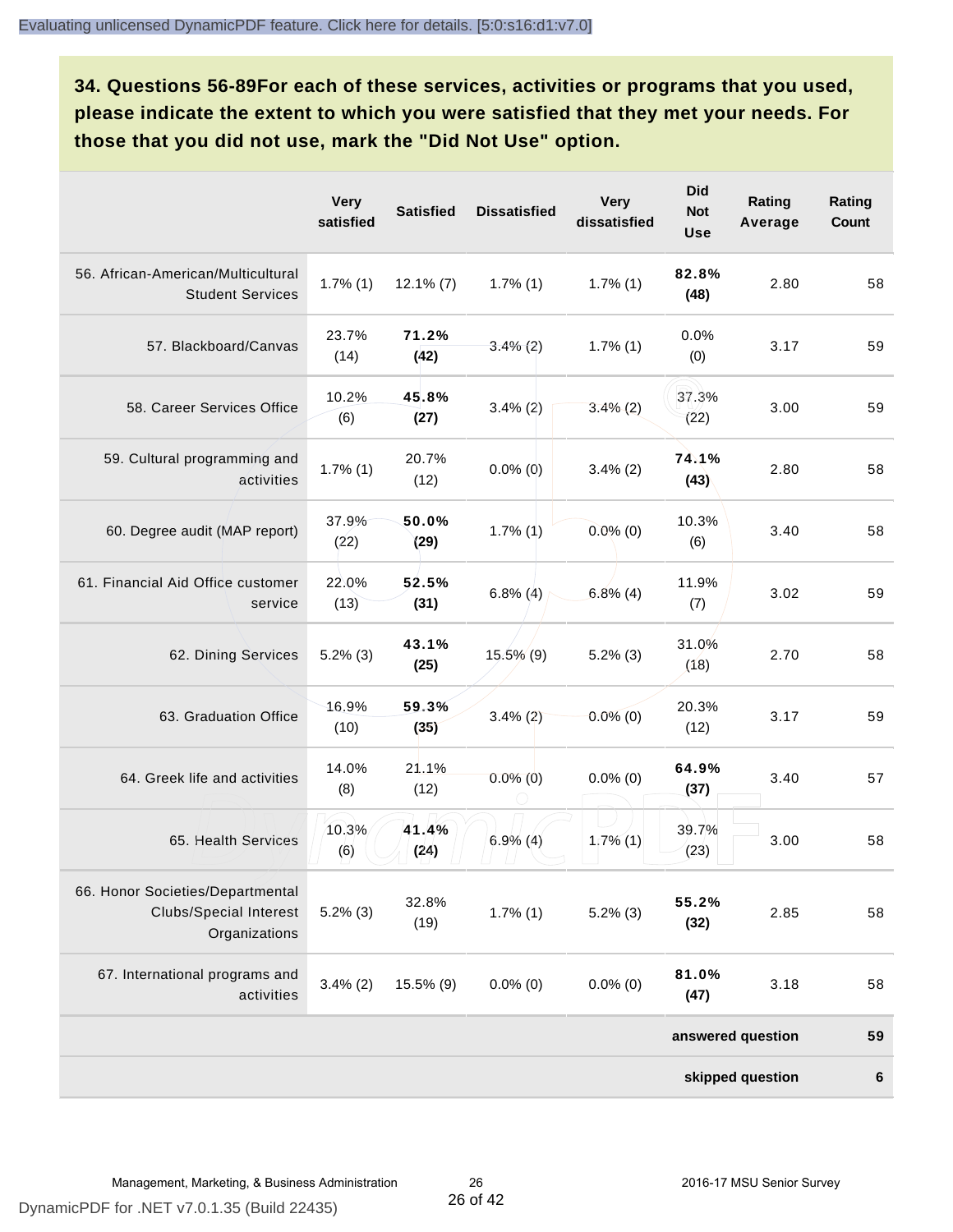**34. Questions 56-89For each of these services, activities or programs that you used, please indicate the extent to which you were satisfied that they met your needs. For those that you did not use, mark the "Did Not Use" option.**

| 68. International student support<br>services                    | $1.7\%$ (1)   | $8.6\%$ (5)   | $0.0\%$ (0) | $1.7\%$ (1) | 87.9%<br>(51)     | 2.86 | 58      |
|------------------------------------------------------------------|---------------|---------------|-------------|-------------|-------------------|------|---------|
| 69. Internet and wireless access<br>for study and research needs | 17.2%<br>(10) | 55.2%<br>(32) | $5.2\%$ (3) | $5.2\%$ (3) | 17.2%<br>(10)     | 3.02 | 58      |
| 70. Intramural Sports and<br>Recreation                          | 12.1%<br>(7)  | 31.0%<br>(18) | $1.7\%$ (1) | $0.0\%$ (0) | 55.2%<br>(32)     | 3.23 | 58      |
| 71. LGBT programs                                                | $0.0\%$ (0)   | $6.9\%$ (4)   | $0.0\%$ (0) | $0.0\%$ (0) | 93.1%<br>(54)     | 3.00 | 58      |
| 72. Lowry Center/Developmental<br>courses and tutoring           | $3.4\%$ (2)   | $8.6\%$ (5)   | $0.0\%$ (0) | $0.0\%$ (0) | 87.9%<br>(51)     | 3.29 | 58      |
| 73. Library                                                      | 12.1%<br>(7)  | 62.1%<br>(36) | $3.4\%$ (2) | $0.0\%$ (0) | 22.4%<br>(13)     | 3.11 | 58      |
| 74. MSU web site                                                 | 23.7%<br>(14) | 62.7%<br>(37) | 13.6% (8)   | $0.0\%$ (0) | 0.0%<br>(0)       | 3.10 | 59      |
| 75. NCAA Sports                                                  | 12.1%<br>(7)  | 17.2%<br>(10) | $3.4\%$ (2) | $0.0\%$ (0) | 67.2%<br>(39)     | 3.26 | 58      |
| 76. Online courses that are not<br><b>Blackboard or Canvas</b>   | $3.4\%$ (2)   | 37.3%<br>(22) | $5.1\%$ (3) | $1.7\%$ (1) | 52.5%<br>(31)     | 2.89 | 59      |
| 77. Public Safety/Security<br><b>Services</b>                    | $8.5\%$ (5)   | 52.5%<br>(31) | $5.1\%$ (3) | $3.4\%$ (2) | 30.5%<br>(18)     | 2.95 | 59      |
| 78. Registration through myGate                                  | 22.0%<br>(13) | 71.2%<br>(42) | $5.1\%$ (3) | $1.7\%$ (1) | 0.0%<br>(0)       | 3.14 | 59      |
| 79. Residential College<br>programming and activities            | $8.6\%$ (5)   | 32.8%<br>(19) | $5.2\%$ (3) | $5.2\%$ (3) | 48.3%<br>(28)     | 2.87 | 58      |
| 80. Scholarships/grants/student<br>employment                    | 29.3%<br>(17) | 50.0%<br>(29) | $0.0\%$ (0) | $3.4\%$ (2) | 17.2%<br>(10)     | 3.27 | 58      |
| 81. Services for non-traditional<br>students                     | $1.7\%$ (1)   | 16.9%<br>(10) | $3.4\%$ (2) | $1.7\%$ (1) | 76.3%<br>(45)     | 2.79 | 59      |
|                                                                  |               |               |             |             | answered question |      | 59      |
|                                                                  |               |               |             |             | skipped question  |      | $\bf 6$ |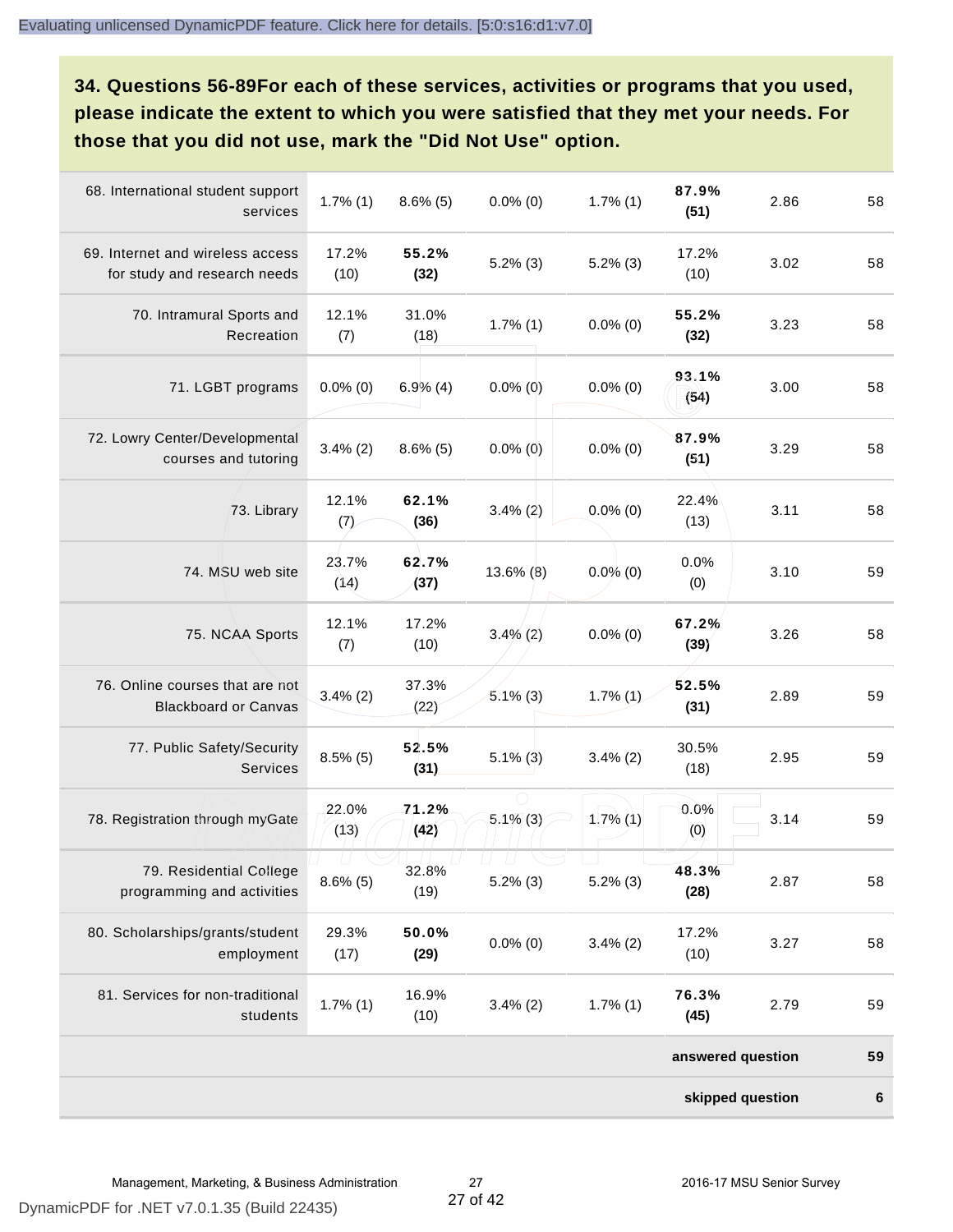**34. Questions 56-89For each of these services, activities or programs that you used, please indicate the extent to which you were satisfied that they met your needs. For those that you did not use, mark the "Did Not Use" option.**

| 82. Student Disability Services<br>(SDS) | $1.7\%$ (1)   | $12.1\%$ (7)  | $0.0\%$ (0) | $0.0\%$ (0) | 86.2%<br>(50)     | 3.13 | 58 |
|------------------------------------------|---------------|---------------|-------------|-------------|-------------------|------|----|
| 83. Transcript requests                  | $5.1\%$ (3)   | 47.5%<br>(28) | $8.5\%$ (5) | $0.0\%$ (0) | 39.0%<br>(23)     | 2.94 | 59 |
| 84. Student Support Services<br>(SSS)    | $5.1\%$ (3)   | 25.4%<br>(15) | $0.0\%$ (0) | $0.0\%$ (0) | 69.5%<br>(41)     | 3.17 | 59 |
| 85. Transfer Center                      | 10.3%<br>(6)  | 34.5%<br>(20) | $8.6\%$ (5) | $0.0\%$ (0) | 46.6%<br>(27)     | 3.03 | 58 |
| 86. University Counseling Services       | $0.0\%$ (0)   | 10.3%(6)      | $3.4\%$ (2) | $0.0\%$ (0) | 86.2%<br>(50)     | 2.75 | 58 |
| 87. Veteran Services                     | $3.4\%$ (2)   | $6.9\%$ (4)   | $0.0\%$ (0) | $0.0\%$ (0) | 89.7%<br>(52)     | 3.33 | 58 |
| 88. Wellness Center                      | 19.0%<br>(11) | 53.4%<br>(31) | $0.0\%$ (0) | $1.7\%$ (1) | 25.9%<br>(15)     | 3.21 | 58 |
| 89. Women's Center                       | $1.7\%$ (1)   | 10.3%(6)      | $0.0\%$ (0) | $0.0\%$ (0) | 87.9%<br>(51)     | 3.14 | 58 |
|                                          |               |               |             |             | answered question |      | 59 |

**skipped question 6**

DynamicPDF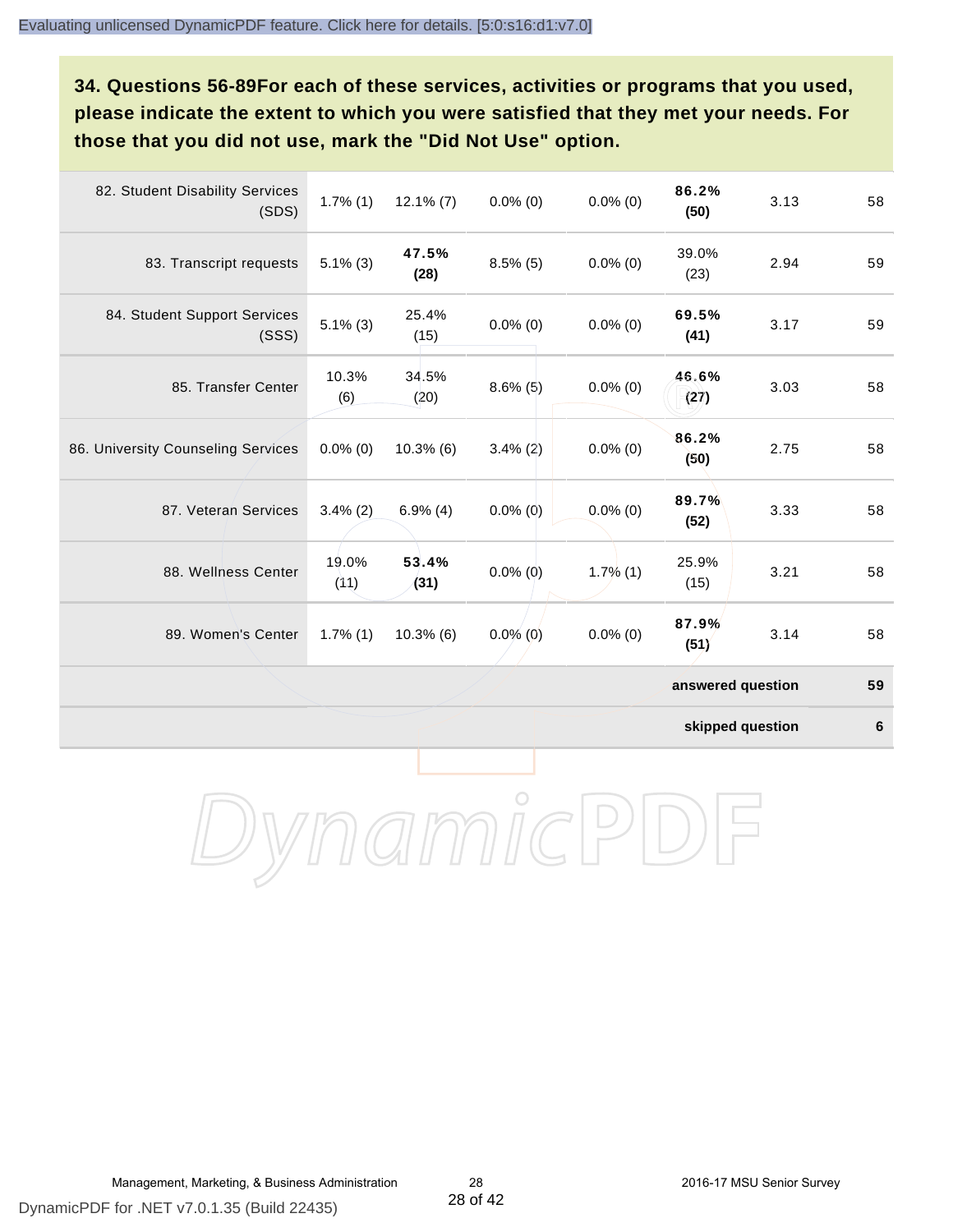#### **35. 90. To what extent did you participate in Residential College activities?**

|                     | <b>Response</b><br>Percent | Response<br>Count |
|---------------------|----------------------------|-------------------|
| Did not participate | 49.2%                      | 29                |
| Frequently          | 11.9%                      | $\overline{7}$    |
| Occasionally        | 13.6%                      | $\,8\,$           |
| Seldom              | 25.4%                      | 15                |
|                     | answered question          | 59                |
|                     | skipped question           | $6\phantom{1}$    |
|                     | ynamicPD                   |                   |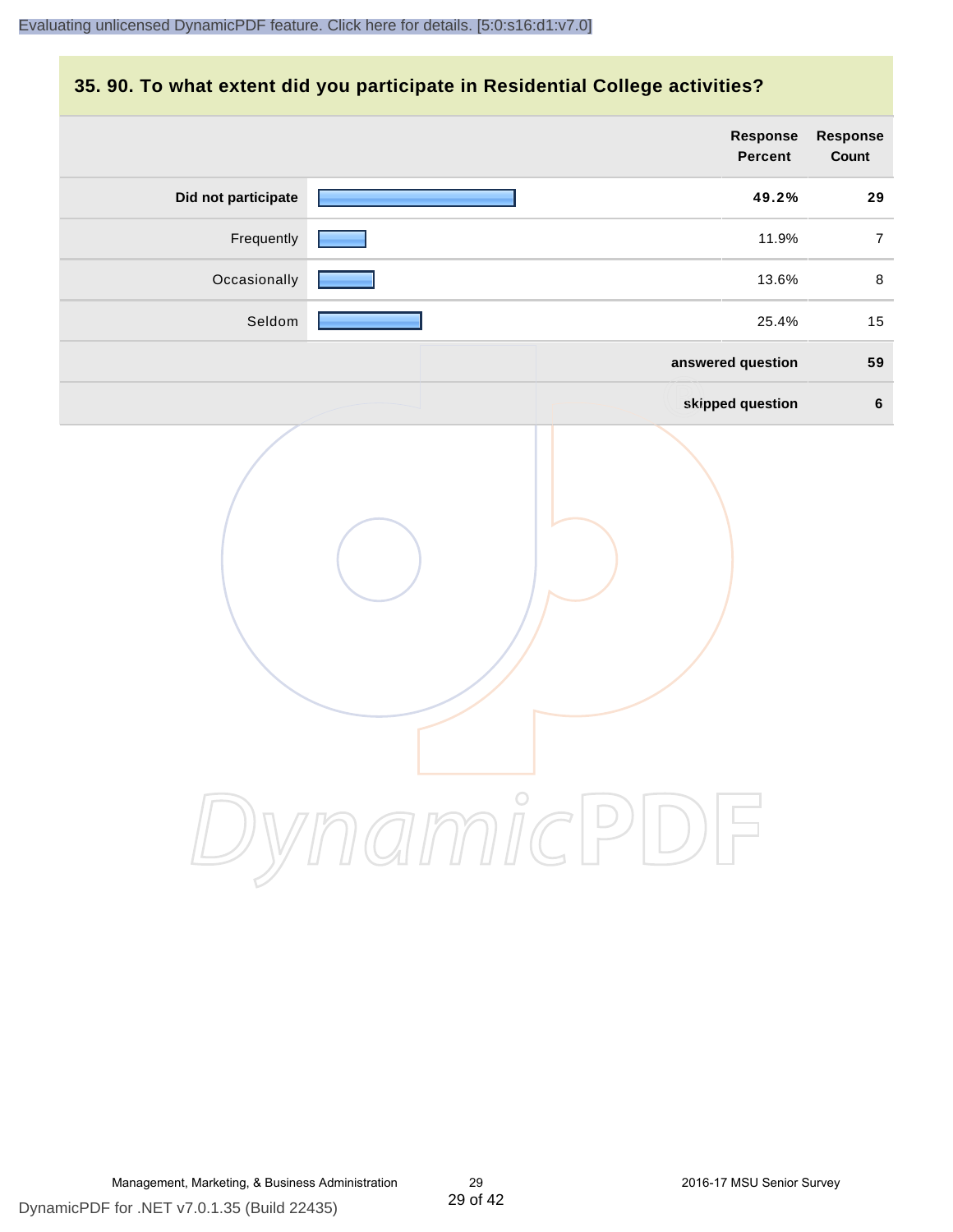#### **35. 90. To what extent did you participate in Residential College activities?**

| answered question | 59 |
|-------------------|----|
|-------------------|----|

# **36. 91. Which phrase best describes your opinion of Residential Colleges?**

|   | <b>Response</b><br><b>Percent</b> | <b>Response</b><br>Count              |
|---|-----------------------------------|---------------------------------------|
|   | 36.7%                             | 22                                    |
|   | 16.7%                             | 10                                    |
|   | 28.3%                             | 17                                    |
|   | 16.7%                             | 10                                    |
| П | 1.7%                              | 1                                     |
|   |                                   | 60                                    |
|   |                                   | $5\phantom{.0}$                       |
|   |                                   | answered question<br>skipped question |

# **37. 92. When you graduate how many times will you have studied abroad during your university career?**

|               | Response<br>Percent                               | <b>Response</b><br>Count |
|---------------|---------------------------------------------------|--------------------------|
| <b>None</b>   | <del>, , , , , , , , , , , ,</del><br>T.<br>85.0% | 51                       |
| One           | 13.3%                                             | 8                        |
| Two           | П<br>1.7%                                         | 1                        |
| Three or more | 0.0%                                              | $\mathbf 0$              |
|               | answered question                                 | 60                       |
|               | skipped question                                  | 5                        |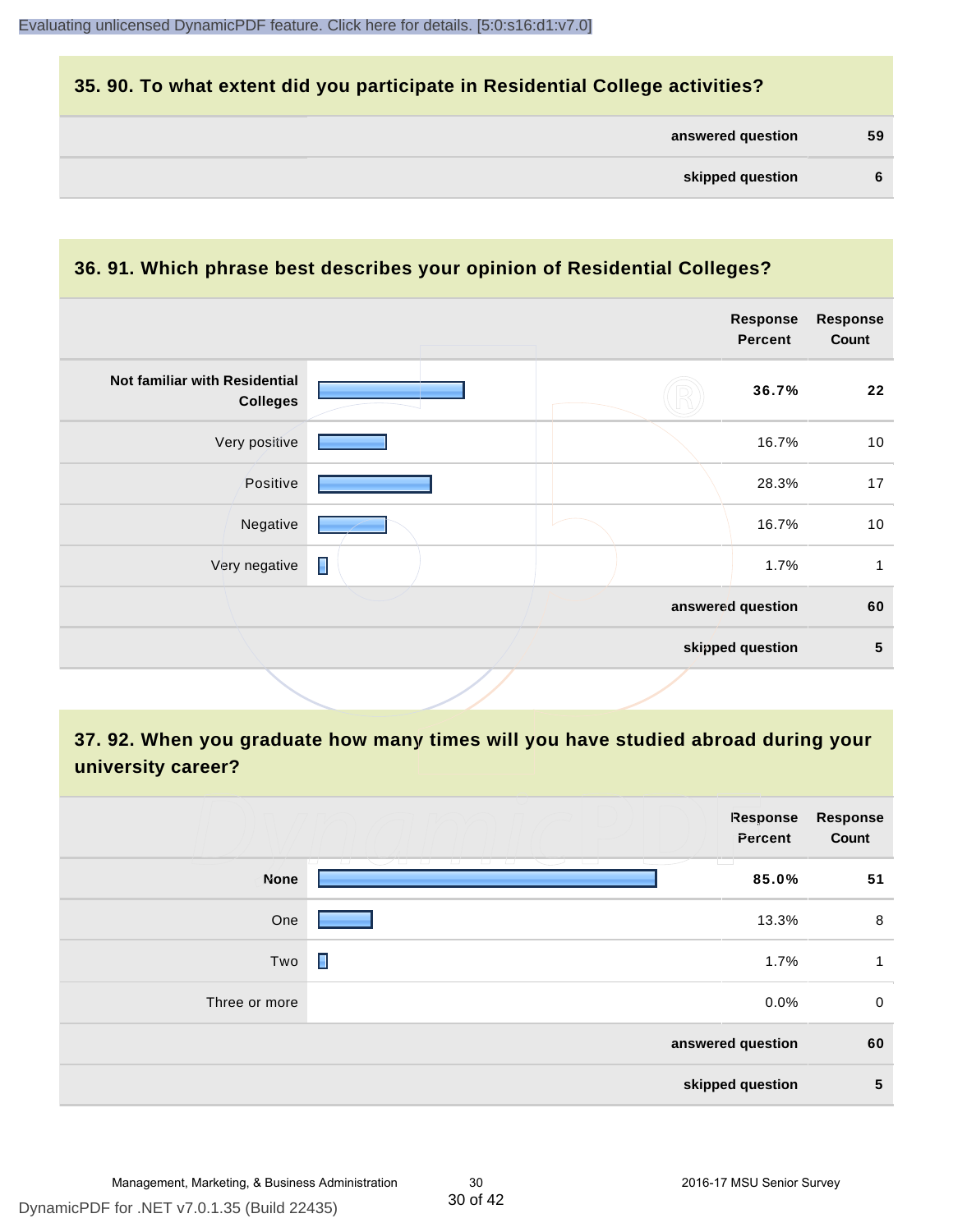# **38. Questions 93-102 The University has formulated ten desired "Characteristics of the Murray State University Graduate." Please indicate how effective your MSU experience was in enhancing your abilities in each area.**

|                                                                                                                                                                      | <b>Very</b><br>effective | <b>Effective</b> | Ineffective  | <b>Very</b><br>ineffective | Rating<br>Average | Rating<br>Count |
|----------------------------------------------------------------------------------------------------------------------------------------------------------------------|--------------------------|------------------|--------------|----------------------------|-------------------|-----------------|
| 93. Engage in mature,<br>independent and creative thought<br>and express that thought<br>effectively in oral and written<br>communication;                           | 37.7% (20)               | 56.6% (30)       | $5.7\%$ (3)  | $0.0\%$ (0)                | 3.32              | 53              |
| 94. Understand and apply the<br>critical and scientific<br>methodologies that academic<br>disciplines employ to discover<br>knowledge and ascertain its<br>validity; | 30.2% (16)               | 56.6% (30)       | $13.2\%$ (7) | $0.0\%$ (0)                | 3.17              | 53              |
| 95. Apply sound standards of<br>information gathering, analysis<br>and evaluation to reach logical<br>decisions;                                                     | 37.7% (20)               | 54.7% (29)       | $7.5\%$ (4)  | $0.0\%$ (0)                | 3.30              | 53              |
| 96. Understand the roles and<br>applications of science and<br>technology in the solution of the<br>problems of a changing world;                                    | 26.4% (14)               | 66.0% (35)       | $7.5\%$ (4)  | $0.0\%$ (0)                | 3.19              | 53              |
| 97. Demonstrate a critical<br>understanding of the world's<br>historical, literary, philosophical<br>and artistic traditions;                                        | $30.2\%$ (16)            | 52.8% (28)       | $17.0\%$ (9) | $0.0\%$ (0)                | 3.13              | 53              |
| 98. Understand the dynamics of<br>cultural diversity, of competing<br>economic and political systems,<br>and of complex moral and ethical<br>issues;                 | 39.6% (21)               | 49.1% (26)       | $9.4\%$ (5)  | $1.9\%$ (1)                | 3.26              | 53              |
| 99. Understand the nature of and<br>engage in ethical behavior and<br>responsible citizenship;                                                                       | 34.0% (18)               | 62.3% (33)       | $3.8\%$ (2)  | $0.0\%$ (0)                | 3.30              | 53              |
|                                                                                                                                                                      |                          |                  |              |                            | answered question | 53              |
|                                                                                                                                                                      |                          |                  |              |                            | skipped question  | 12              |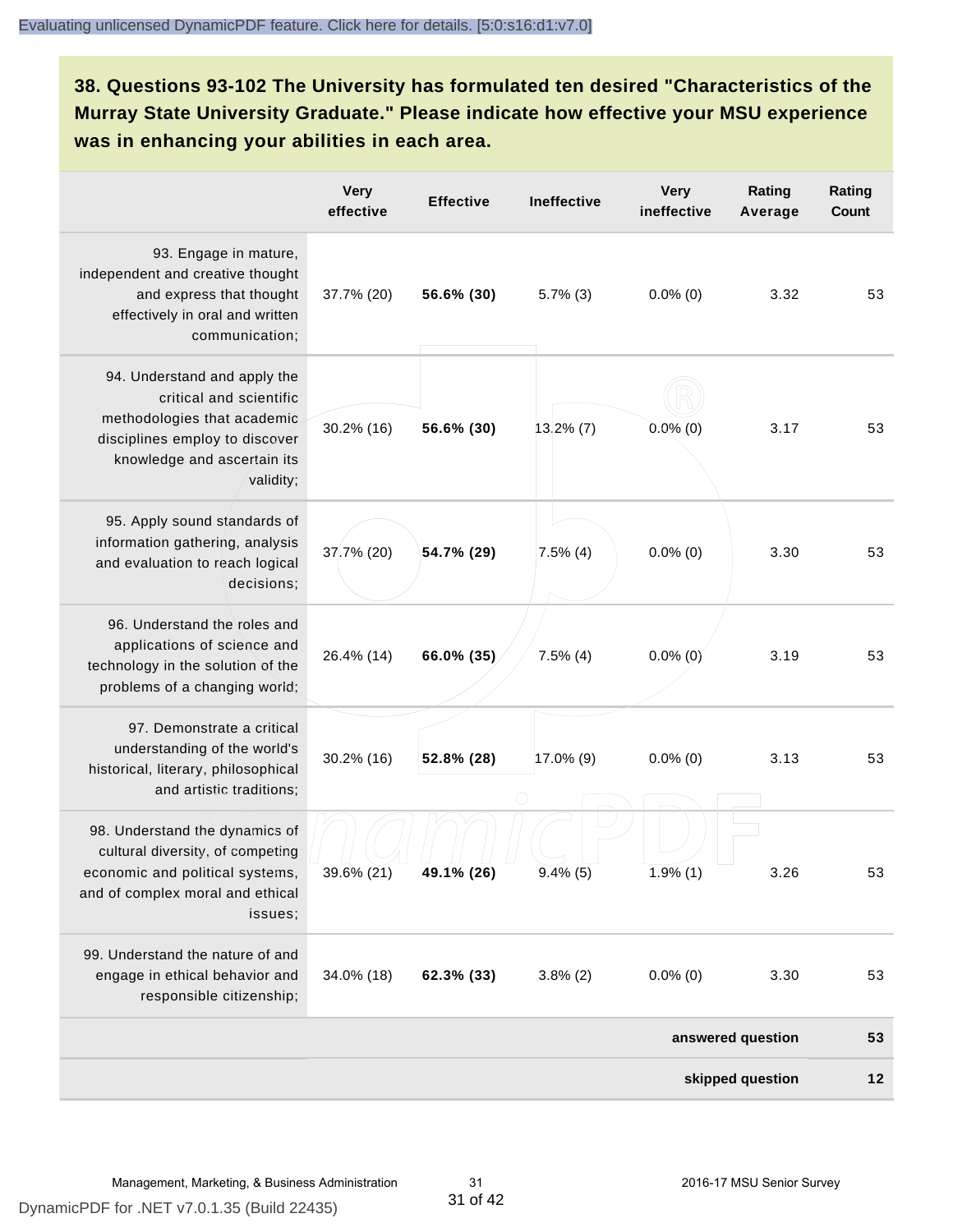# **38. Questions 93-102 The University has formulated ten desired "Characteristics of the Murray State University Graduate." Please indicate how effective your MSU experience was in enhancing your abilities in each area.**

| 100. Understand the importance of<br>the behaviors necessary to<br>maintain a healthy lifestyle; | 30.2% (16) | 58.5% (31) | $11.3\%$ (6) | $0.0\%$ (0)       | 3.19             | 53   |
|--------------------------------------------------------------------------------------------------|------------|------------|--------------|-------------------|------------------|------|
| 101. Demonstrate mastery of a<br>chosen field of study;                                          | 30.2% (16) | 60.4% (32) | $9.4\%$ (5)  | $0.0\%$ (0)       | 3.21             | 53   |
| 102. Value intellectual pursuit and<br>continuous learning in a changing<br>world.               | 34.0% (18) | 56.6% (30) | $7.5\%$ (4)  | 1.9%(1)           | 3.23             | 53   |
|                                                                                                  |            |            |              | answered question |                  | 53   |
|                                                                                                  |            |            |              |                   | skipped question | $12$ |
|                                                                                                  |            |            |              |                   |                  |      |
|                                                                                                  |            |            |              |                   |                  |      |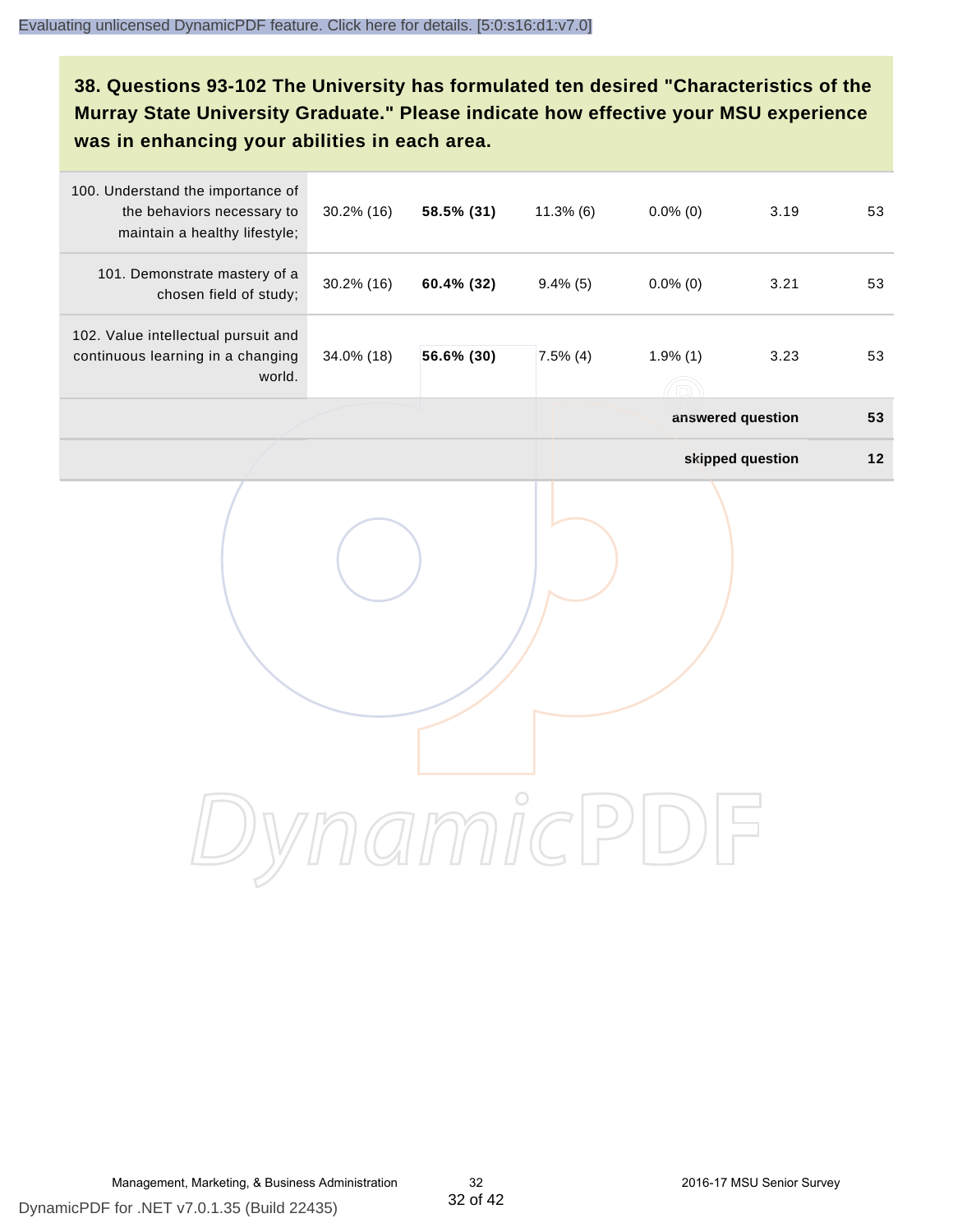# **39. 103. What do you expect to do after you graduate? answered question 57 skipped question 8 Response Percent Response Count** I am unsure of my immediate plans. 12.3% 7 **I will look for a job. 50.9% 29** I will continue working in the position I now have. 12.3% 7 I will work at a position I recently accepted. 5.3% 3 I will do additional undergraduate work. 0.0% 0 I will go to graduate school. **19.3%** 11 I will go to law school.  $\sim$  0.0% 0 I will go to medical school.  $\qquad \qquad \qquad$  0.0% 0 I will go to other professional school. 0.0% 0 I will not work or attend school. 0.0% 0

DynamicPD

DynamicPDF for .NET v7.0.1.35 (Build 22435)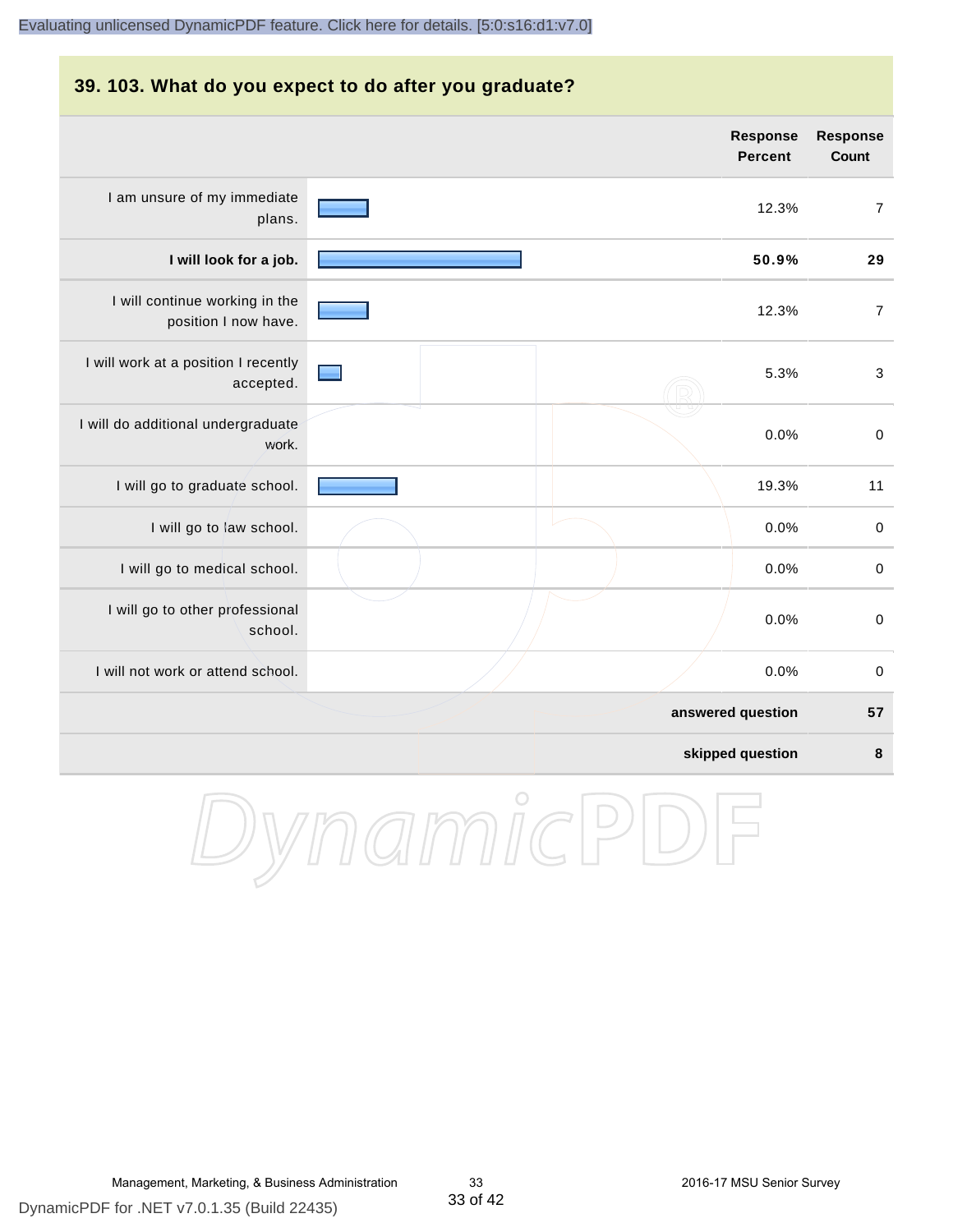# **39. 103. What do you expect to do after you graduate? answered question 57 skipped question 8**

#### **40. 104. If you are already employed, how closely related is your job to your field of study?**

|                     |            | <b>Response</b><br><b>Percent</b> | Response<br>Count |
|---------------------|------------|-----------------------------------|-------------------|
| Extremely close     |            | 16.1%                             | $\boldsymbol{9}$  |
| Somewhat close      |            | 23.2%                             | 13                |
| Somewhat different  |            | 12.5%                             | $\overline{7}$    |
| Extremely different |            | 10.7%                             | $\,6\,$           |
| I cannot determine  |            | 5.4%                              | $\mathbf{3}$      |
| Does not apply      |            | 32.1%                             | 18                |
|                     |            | answered question                 | 56                |
|                     |            | skipped question                  | $\boldsymbol{9}$  |
|                     | $\bigcirc$ |                                   |                   |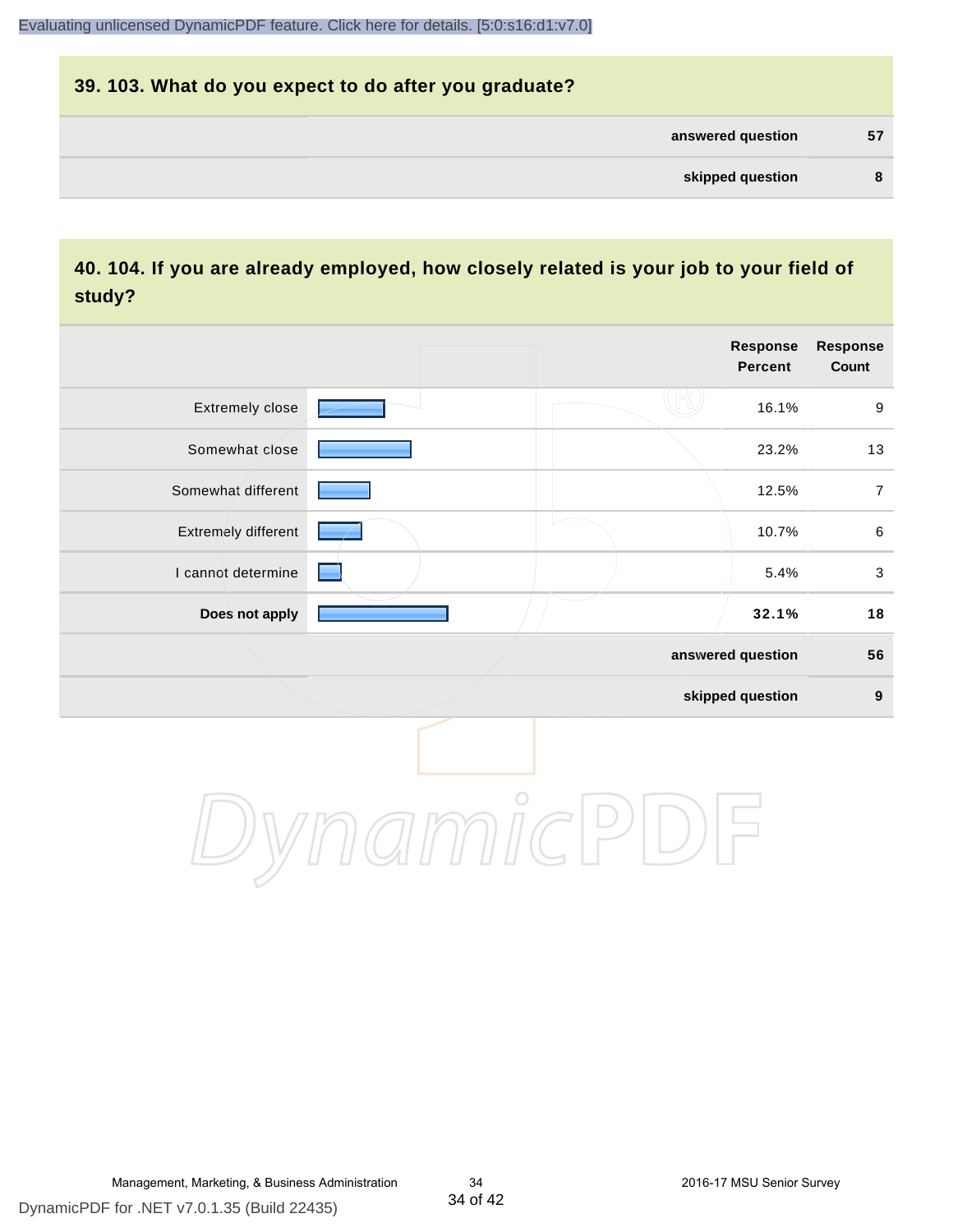#### **41. 105. If you intend to work full-time, what do you expect your salary to be?**

|                     |                | <b>Response</b><br>Percent | <b>Response</b><br>Count |
|---------------------|----------------|----------------------------|--------------------------|
| Above \$75,000      | $\blacksquare$ | 3.6%                       | $\boldsymbol{2}$         |
| $$65,000 - $75,000$ |                | 9.1%                       | $\sqrt{5}$               |
| \$55,000 - \$64,999 |                | 18.2%                      | $10\,$                   |
| $$45,000 - $54,999$ |                | 14.5%                      | $\bf 8$                  |
| \$35,000 - \$44,999 |                | 29.1%                      | 16                       |
| \$25,000 - \$34,999 |                | 7.3%                       | $\overline{4}$           |
| Below \$25,000      |                | 5.5%                       | $\mathfrak{S}$           |
| Does not apply      |                | 12.7%                      | $\overline{7}$           |
|                     |                | answered question          | 55                       |
|                     |                | skipped question           | $10$                     |
|                     |                |                            |                          |
|                     | $\bigcirc$     |                            |                          |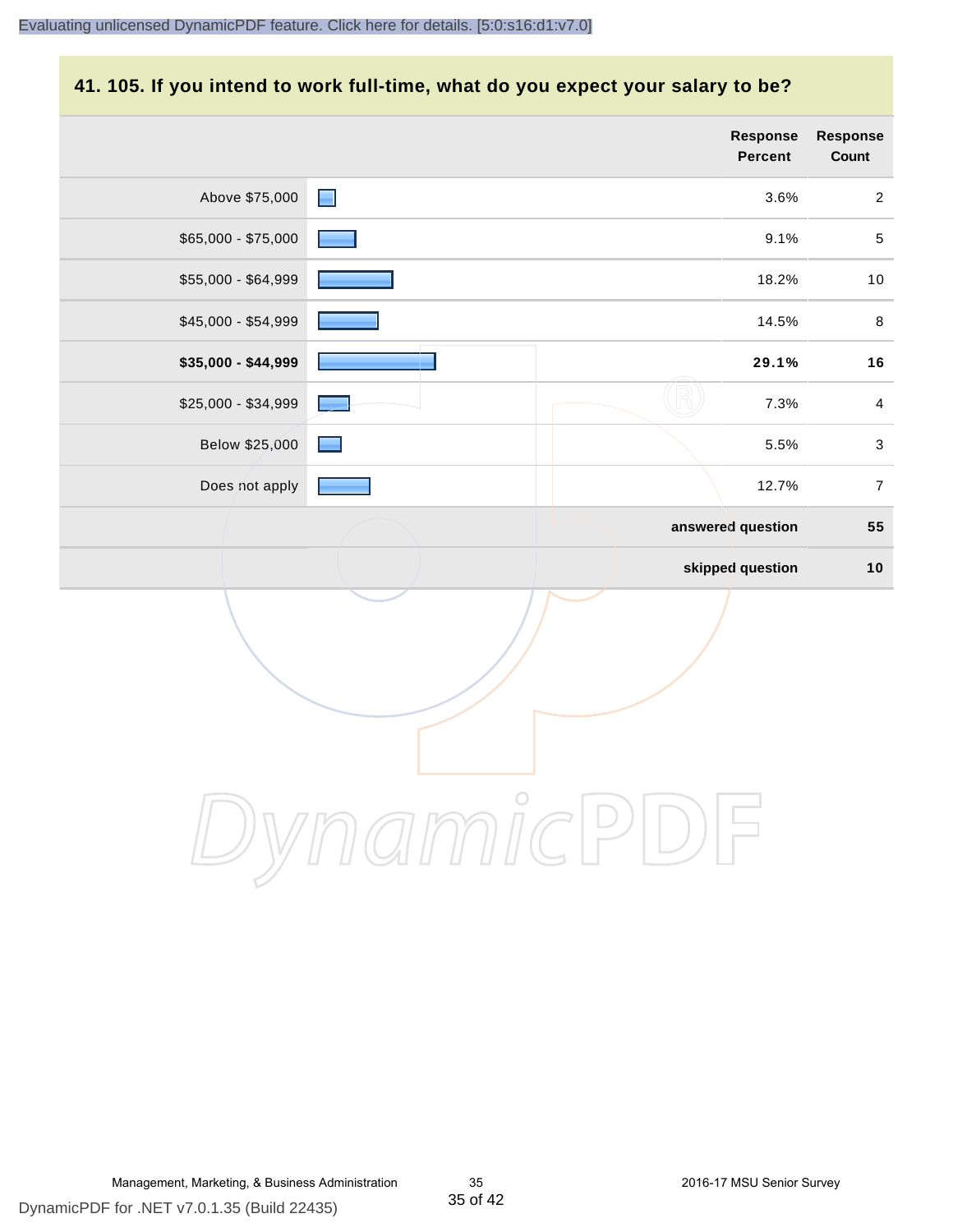#### **41. 105. If you intend to work full-time, what do you expect your salary to be?**

| answered question | 55 |
|-------------------|----|
|                   |    |

# **42. 106. If you intend to continue your education, please indicate which statement best describes the institution you will attend.**

|                                        |       | <b>Response</b><br>Percent | <b>Response</b><br>Count |
|----------------------------------------|-------|----------------------------|--------------------------|
| <b>Murray State University</b>         |       | 30.4%                      | 17                       |
| University/College in Kentucky         | a ser | 5.4%                       | 3                        |
| University/College outside<br>Kentucky |       | 17.9%                      | 10                       |
| Does not apply                         |       | 46.4%                      | 26                       |
|                                        |       | answered question          | 56                       |
|                                        |       | skipped question           | 9                        |
|                                        |       |                            |                          |

#### **43. 107. "I would recommend Murray State University to a prospective student."**

|                       |                                                                                                        | <b>Response</b><br>Percent | <b>Response</b><br>Count |
|-----------------------|--------------------------------------------------------------------------------------------------------|----------------------------|--------------------------|
| <b>Strongly agree</b> |                                                                                                        | 64.3%                      | 36                       |
| Agree                 | $\sqrt{2}$<br>$\overline{\phantom{0}}$<br>$\overline{\phantom{0}}$<br>$\overline{\phantom{0}}$<br>/ LI | 28.6%                      | 16                       |
| Disagree              | ■                                                                                                      | 3.6%                       | $\overline{c}$           |
| Strongly disagree     | Е                                                                                                      | 3.6%                       | 2                        |
|                       |                                                                                                        | answered question          | 56                       |
|                       |                                                                                                        | skipped question           | 9                        |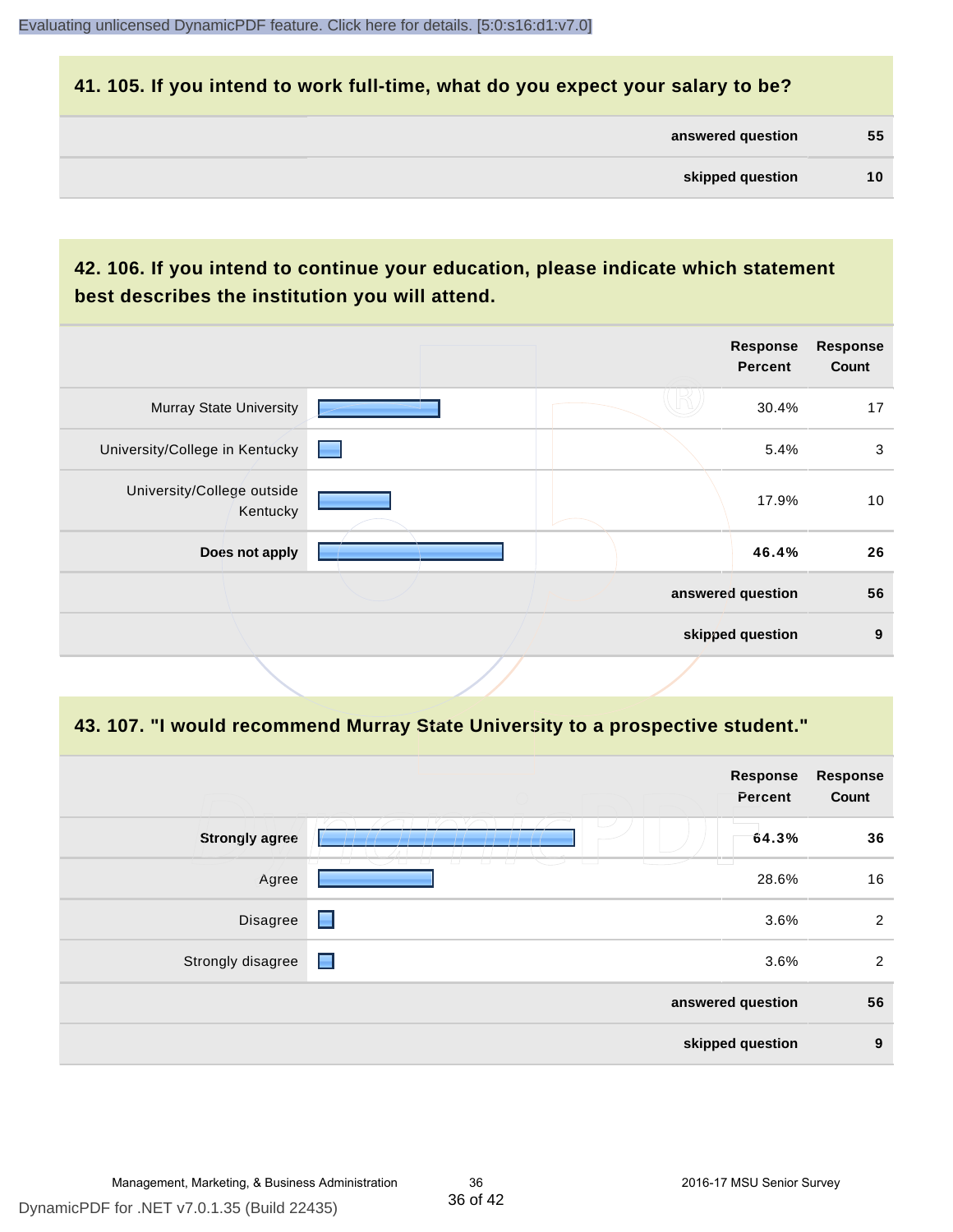| 44. Feedback:     |                   |
|-------------------|-------------------|
|                   | Response<br>Count |
|                   | 8                 |
| answered question | 8                 |
| skipped question  | 57                |

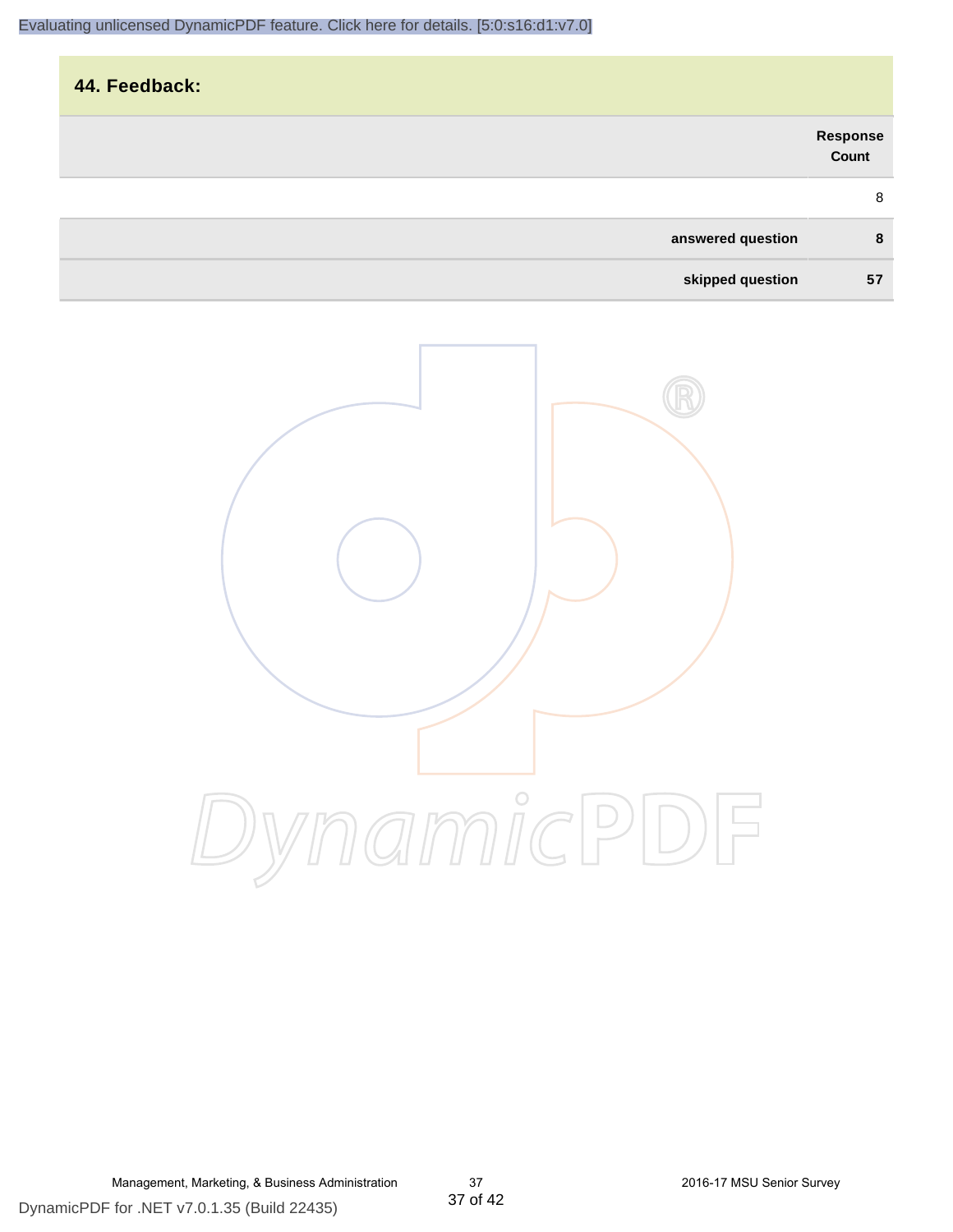|                                                 | <b>Response</b><br><b>Percent</b> | <b>Response</b><br>Count |
|-------------------------------------------------|-----------------------------------|--------------------------|
| Accounting                                      | 0.0%                              | $\mathbf 0$              |
| Advertising                                     | 0.0%                              | $\pmb{0}$                |
| <b>Business Administration</b><br>(associate's) | 0.0%                              | $\pmb{0}$                |
| <b>Business Administration</b><br>(bachelor's)  | 0.0%                              | $\pmb{0}$                |
| <b>Business GIS (certificate)</b>               | 0.0%                              | $\mathbf 0$              |
| <b>Computer Information Systems</b>             | 0.0%                              | $\pmb{0}$                |
| <b>Computer Science</b>                         | 0.0%                              | $\mathbf 0$              |
| Economics                                       | 0.0%                              | $\pmb{0}$                |
| Finance                                         | 0.0%                              | $\pmb{0}$                |
| <b>Graphic Communications Media</b>             | 0.0%                              | $\mathbf 0$              |
| <b>International Business</b>                   | 0.0%                              | $\pmb{0}$                |
| Journalism                                      | 0.0%                              | $\mathbf 0$              |
| Management                                      | 0.0%                              | $\pmb{0}$                |
| Marketing                                       | 0.0%                              | $\,0\,$                  |
| Organizational Communication                    | 0.0%                              | $\pmb{0}$                |
| <b>Public Relations</b>                         | 0.0%                              | $\mathbf 0$              |
| <b>Television Production</b>                    | 0.0%                              | $\mathsf 0$              |
| <b>Telecommunications Systems</b><br>Mgmt       | 0.0%                              | $\mathbf 0$              |
|                                                 | answered question                 | $\pmb{0}$                |
|                                                 | skipped question                  | 65                       |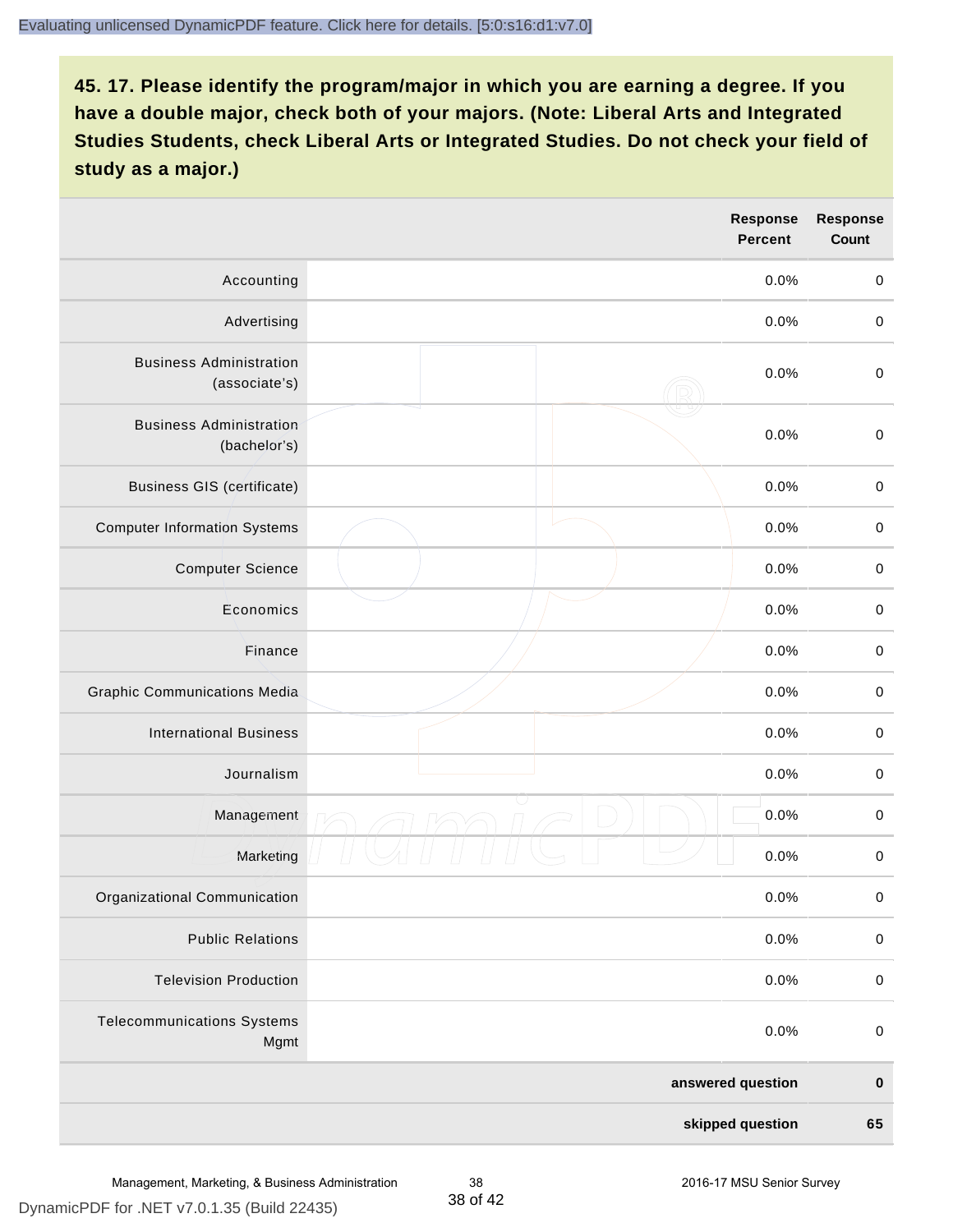| <b>Career &amp; Technical Education</b><br>(associate's) | 0.0%              | $\pmb{0}$   |
|----------------------------------------------------------|-------------------|-------------|
| <b>Career &amp; Technical Education</b><br>(bachelor's)  | 0.0%              | $\mathbf 0$ |
| <b>Criminal Justice</b>                                  | 0.0%              | $\,0\,$     |
| <b>Elementary School Education</b>                       | 0.0%              | $\,0\,$     |
| Health & Physical Education                              | 0.0%              | $\pmb{0}$   |
| Interdisciplinary Early Childhood<br>Education           | 0.0%              | $\pmb{0}$   |
| Learning & Behavior Disorders                            | 0.0%              | $\,0\,$     |
| <b>Middle School Education</b>                           | 0.0%              | $\pmb{0}$   |
| <b>Recreation &amp; Leisure Services</b>                 | 0.0%              | $\pmb{0}$   |
| Social Work                                              | 0.0%              | $\,0\,$     |
| Youth & Nonprofit Leadership                             | 0.0%              | $\,0\,$     |
| Art                                                      | 0.0%              | $\,0\,$     |
| Creative Writing (BFA)                                   | 0.0%              | $\mathbf 0$ |
| English                                                  | 0.0%              | $\,0\,$     |
| English Education (TESOL)                                | 0.0%              | 0           |
| Philosophy                                               | 0.0%              | 0           |
| <b>International Affairs</b>                             | 0.0%              | $\pmb{0}$   |
| <b>Political Science</b>                                 | 0.0%              | $\pmb{0}$   |
| <b>Public Administration</b>                             | 0.0%              | $\pmb{0}$   |
|                                                          | answered question | $\pmb{0}$   |
|                                                          | skipped question  | 65          |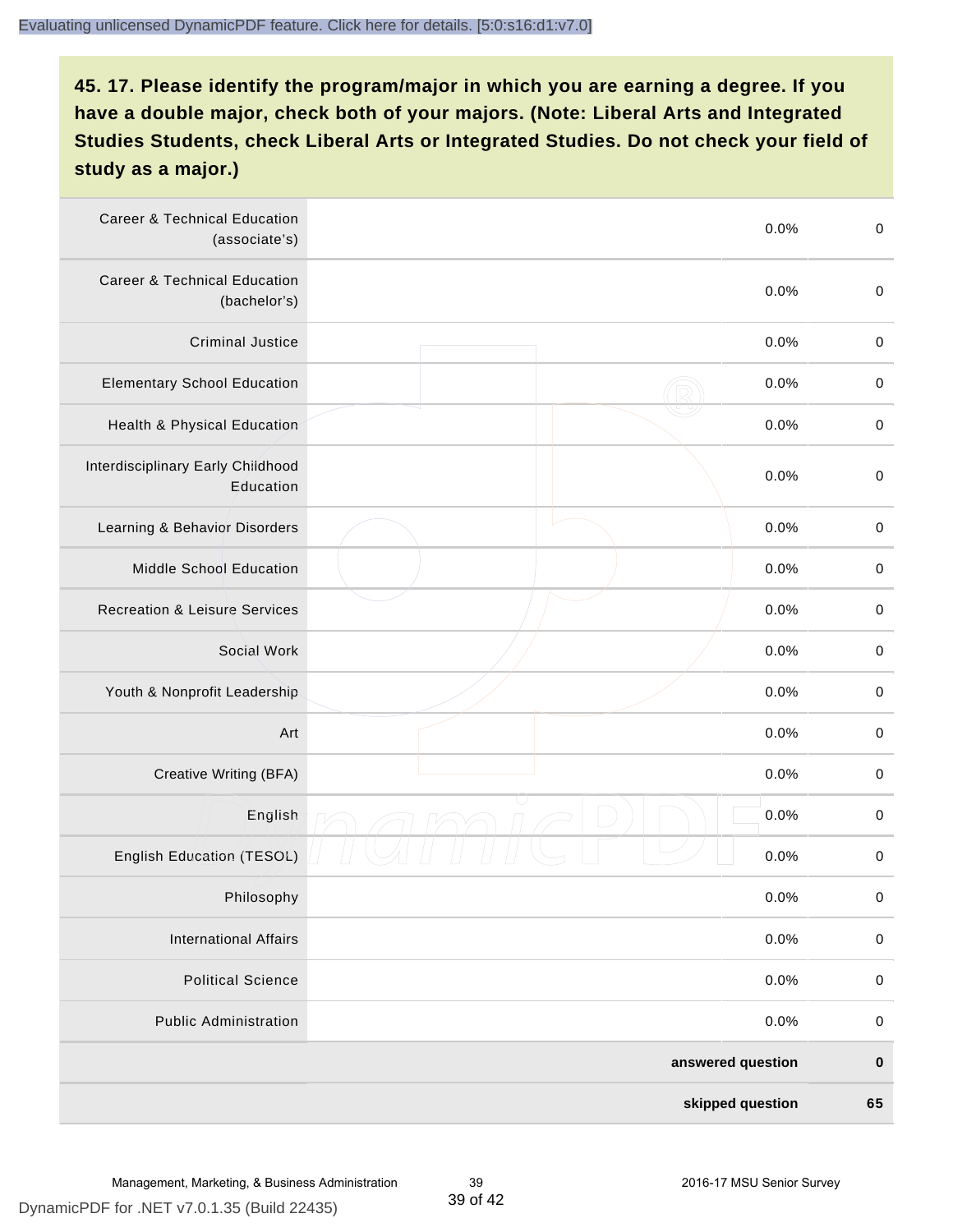| Sociology                                     |            | 0.0%              | $\mathbf 0$ |
|-----------------------------------------------|------------|-------------------|-------------|
| History                                       |            | $0.0\%$           | $\mathbf 0$ |
| <b>Liberal Arts</b>                           |            | 0.0%              | $\mathbf 0$ |
| French                                        |            | 0.0%              | $\pmb{0}$   |
| German                                        |            | 0.0%              | $\mathbf 0$ |
| Japanese                                      |            | 0.0%              | $\mathsf 0$ |
| Spanish                                       |            | 0.0%              | $\mathbf 0$ |
| Music                                         |            | 0.0%              | $\mathbf 0$ |
| <b>Music Business</b>                         |            | 0.0%              | $\pmb{0}$   |
| Psychology                                    |            | 0.0%              | $\mathbf 0$ |
| Theatre                                       |            | 0.0%              | $\mathbf 0$ |
| Biology                                       |            | 0.0%              | $\mathbf 0$ |
| Wildlife & Conservation Biology               |            | 0.0%              | $\mathbf 0$ |
| Chemistry                                     |            | 0.0%              | $\pmb{0}$   |
| <b>Applied Physics</b>                        | $\bigcirc$ | 0.0%              | $\mathbf 0$ |
| <b>Engineering Physics</b>                    |            | 0.0%              | $\mathbf 0$ |
| Physics                                       |            | 0.0%              | $\mathbf 0$ |
| Geosciences                                   |            | 0.0%              | $\mathbf 0$ |
| Civil Engineering Technology<br>(associate's) |            | 0.0%              | $\pmb{0}$   |
| Civil Engineering Technology<br>(bachelor's)  |            | 0.0%              | $\pmb{0}$   |
|                                               |            | answered question | $\pmb{0}$   |
|                                               |            | skipped question  | 65          |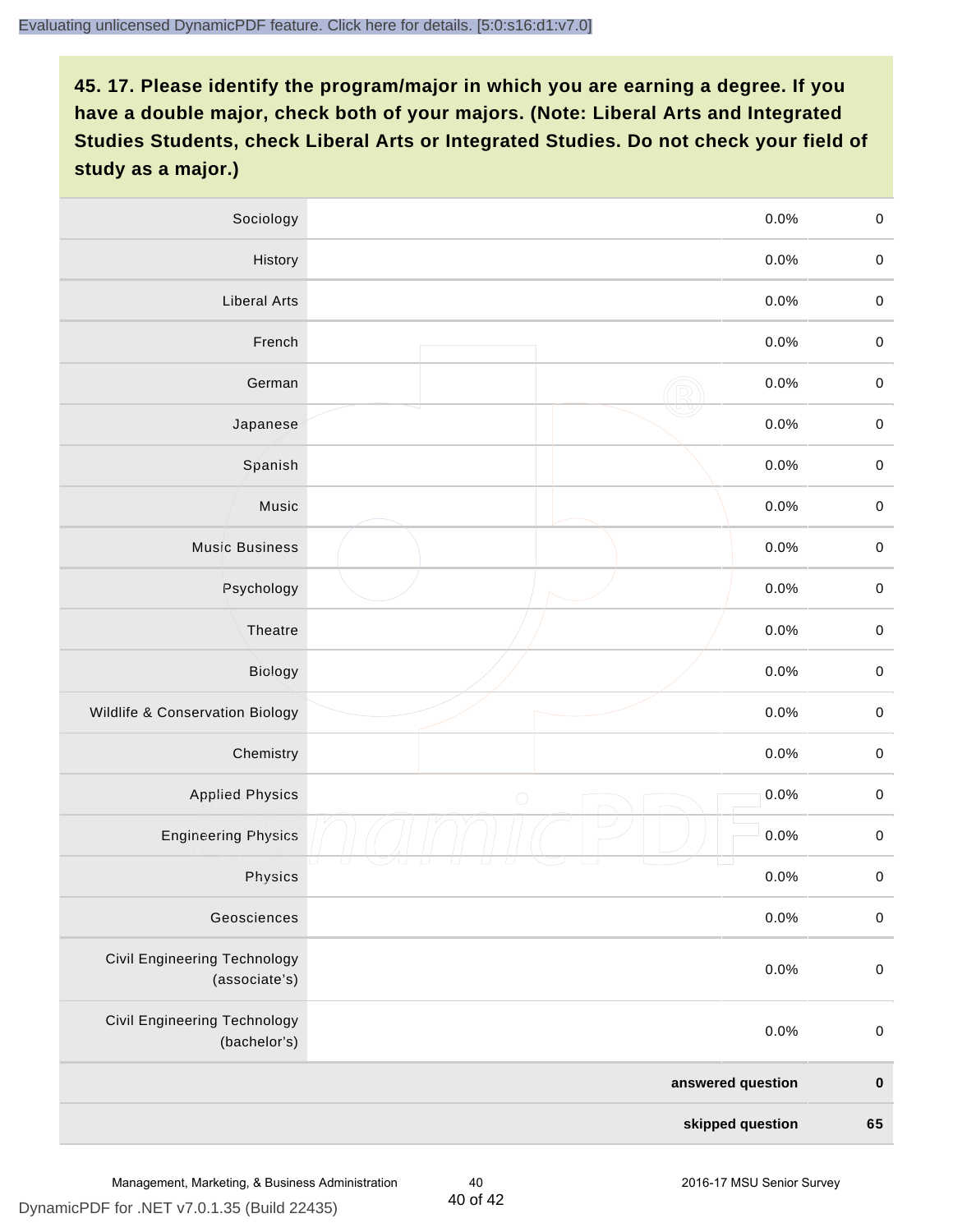| <b>Electromechanical Engineering</b><br>Technology | 0.0%              | $\mathbf 0$ |
|----------------------------------------------------|-------------------|-------------|
| <b>Engineering Graphics &amp; Design</b>           | 0.0%              | $\mathbf 0$ |
| <b>Interior Design</b>                             | 0.0%              | $\,0\,$     |
| Manufacturing Technology                           | 0.0%              | $\,0\,$     |
| Occupational Safety and Health                     | 0.0%              | $\pmb{0}$   |
| <b>Industrial Technology</b><br>(associate's)      | 0.0%              | $\,0\,$     |
| <b>Mathematics</b>                                 | 0.0%              | $\,0\,$     |
| <b>Telecommunications Systems</b><br>Mgmt          | 0.0%              | $\,0\,$     |
| Agricultural Science & Technology<br>(associate's) | 0.0%              | $\mathbf 0$ |
| Agricultural Science (bachelor's)                  | 0.0%              | $\mathbf 0$ |
| Animal Technology/Animal-Equine                    | 0.0%              | $\,0\,$     |
| Animal Technology/Vet Tech,<br>Pre-Vet             | 0.0%              | $\,0\,$     |
| Athletic Training                                  | 0.0%              | $\pmb{0}$   |
| <b>Communication Disorders</b>                     | 0.0%              | $\pmb{0}$   |
| <b>Exercise Science</b>                            | 0.0%              | $\pmb{0}$   |
| Nursing                                            | 0.0%              | $\mathbf 0$ |
| Nursing/RN to BSN                                  | 0.0%              | $\pmb{0}$   |
| Nutrition, Dietetics, & Food Mgmt                  | 0.0%              | $\,0\,$     |
|                                                    | answered question | $\pmb{0}$   |
|                                                    | skipped question  | 65          |